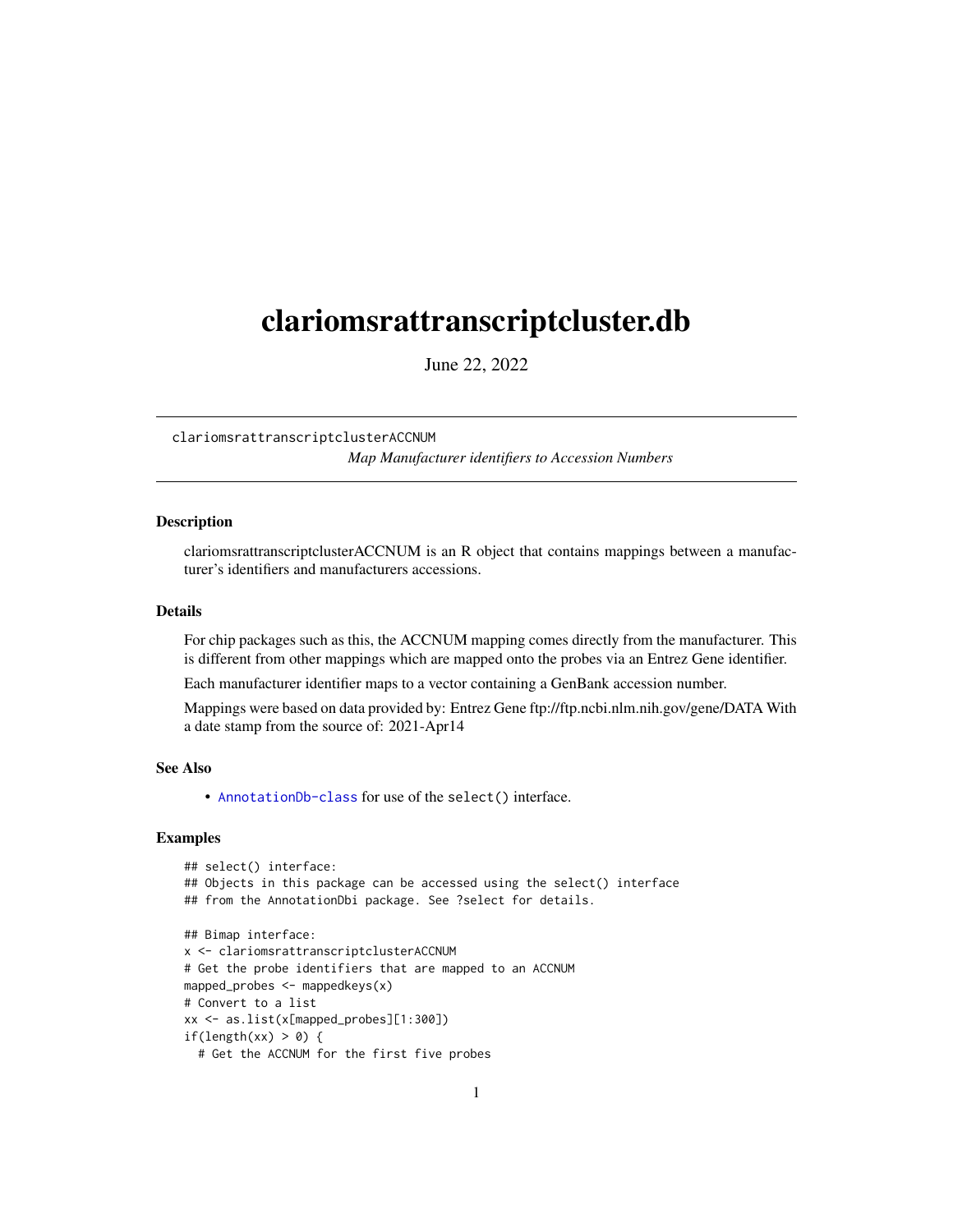```
xx[1:5]
 # Get the first one
 xx[[1]]
}
```
#### clariomsrattranscriptclusterALIAS2PROBE

*Map between Common Gene Symbol Identifiers and Manufacturer Identifiers*

# **Description**

clariomsrattranscriptclusterALIAS is an R object that provides mappings between common gene symbol identifiers and manufacturer identifiers.

#### Details

Each gene symbol is mapped to a named vector of manufacturer identifiers. The name represents the gene symbol and the vector contains all manufacturer identifiers that are found for that symbol. An NA is reported for any gene symbol that cannot be mapped to any manufacturer identifiers.

This mapping includes ALL gene symbols including those which are already listed in the SYMBOL map. The SYMBOL map is meant to only list official gene symbols, while the ALIAS maps are meant to store all used symbols.

Mappings were based on data provided by: Entrez Gene ftp://ftp.ncbi.nlm.nih.gov/gene/DATA With a date stamp from the source of: 2021-Apr14

# See Also

• [AnnotationDb-class](#page-0-0) for use of the select() interface.

```
## select() interface:
## Objects in this package can be accessed using the select() interface
## from the AnnotationDbi package. See ?select for details.
## Bimap interface:
# Convert the object to a list
xx <- as.list(clariomsrattranscriptclusterALIAS2PROBE)
if(length(xx) > 0){
   # Get the probe identifiers for the first two aliases
   xx[1:2]
   # Get the first one
    xx[[1]]
}
```
<span id="page-1-0"></span>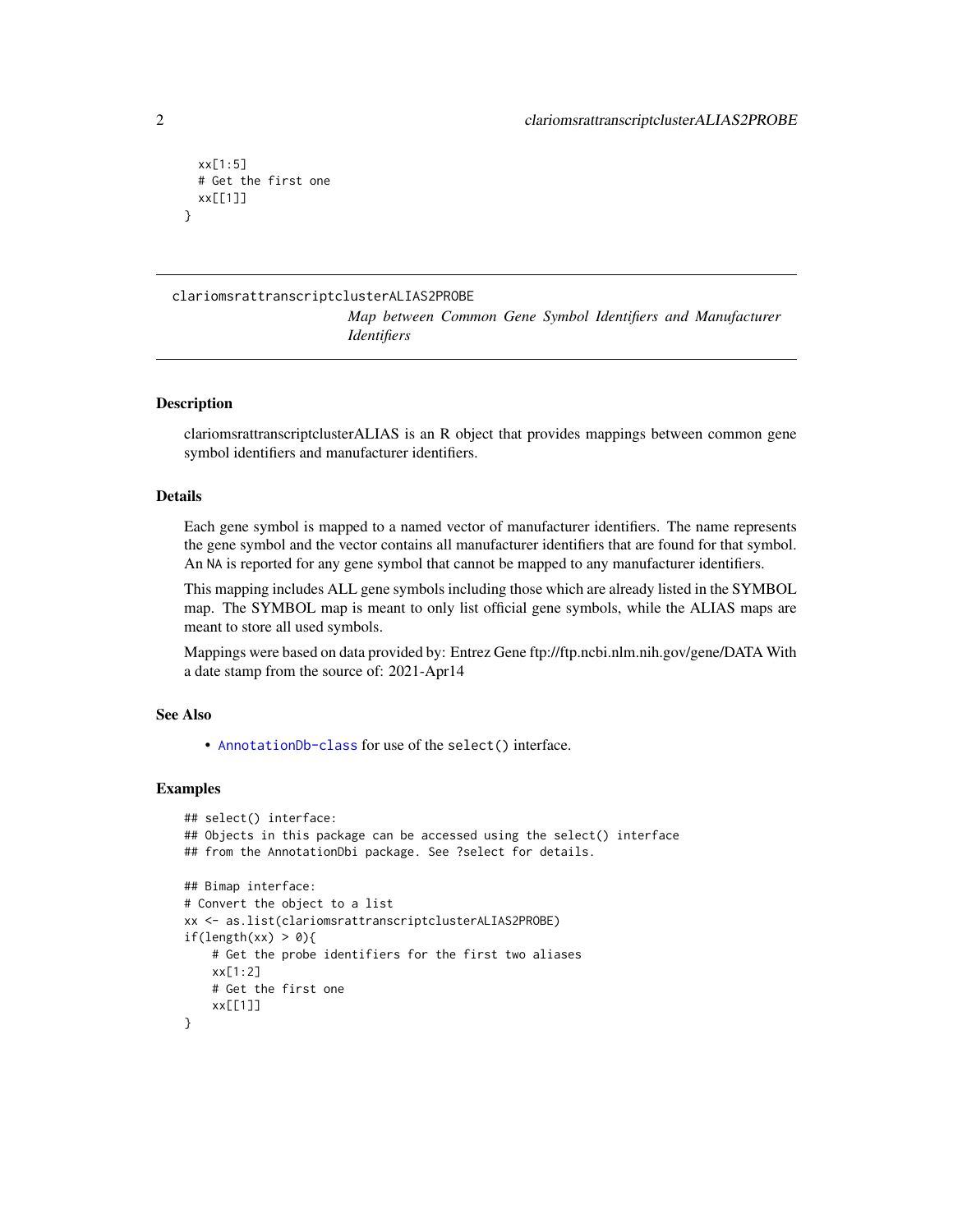<span id="page-2-0"></span>clariomsrattranscriptcluster.db

*Bioconductor annotation data package*

#### **Description**

Welcome to the clariomsrattranscriptcluster.db annotation Package. The purpose of this package is to provide detailed information about the clariomsrattranscriptcluster platform. This package is updated biannually.

Objects in this package are accessed using the select() interface. See ?select in the AnnotationDbi package for details.

#### See Also

• [AnnotationDb-class](#page-0-0) for use of keys(), columns() and select().

#### Examples

```
## select() interface:
## Objects in this package can be accessed using the select() interface
## from the AnnotationDbi package. See ?select for details.
columns(clariomsrattranscriptcluster.db)
## Bimap interface:
## The 'old style' of interacting with these objects is manipulation as
## bimaps. While this approach is still available we strongly encourage the
```
## use of select().

ls("package:clariomsrattranscriptcluster.db")

clariomsrattranscriptclusterCHR

*Map Manufacturer IDs to Chromosomes*

#### Description

clariomsrattranscriptclusterCHR is an R object that provides mappings between a manufacturer identifier and the chromosome that contains the gene of interest.

# Details

Each manufacturer identifier maps to a vector of chromosomes. Due to inconsistencies that may exist at the time the object was built, the vector may contain more than one chromosome (e.g., the identifier may map to more than one chromosome). If the chromosomal location is unknown, the vector will contain an NA.

Mappings were based on data provided by: Entrez Gene ftp://ftp.ncbi.nlm.nih.gov/gene/DATA With a date stamp from the source of: 2021-Apr14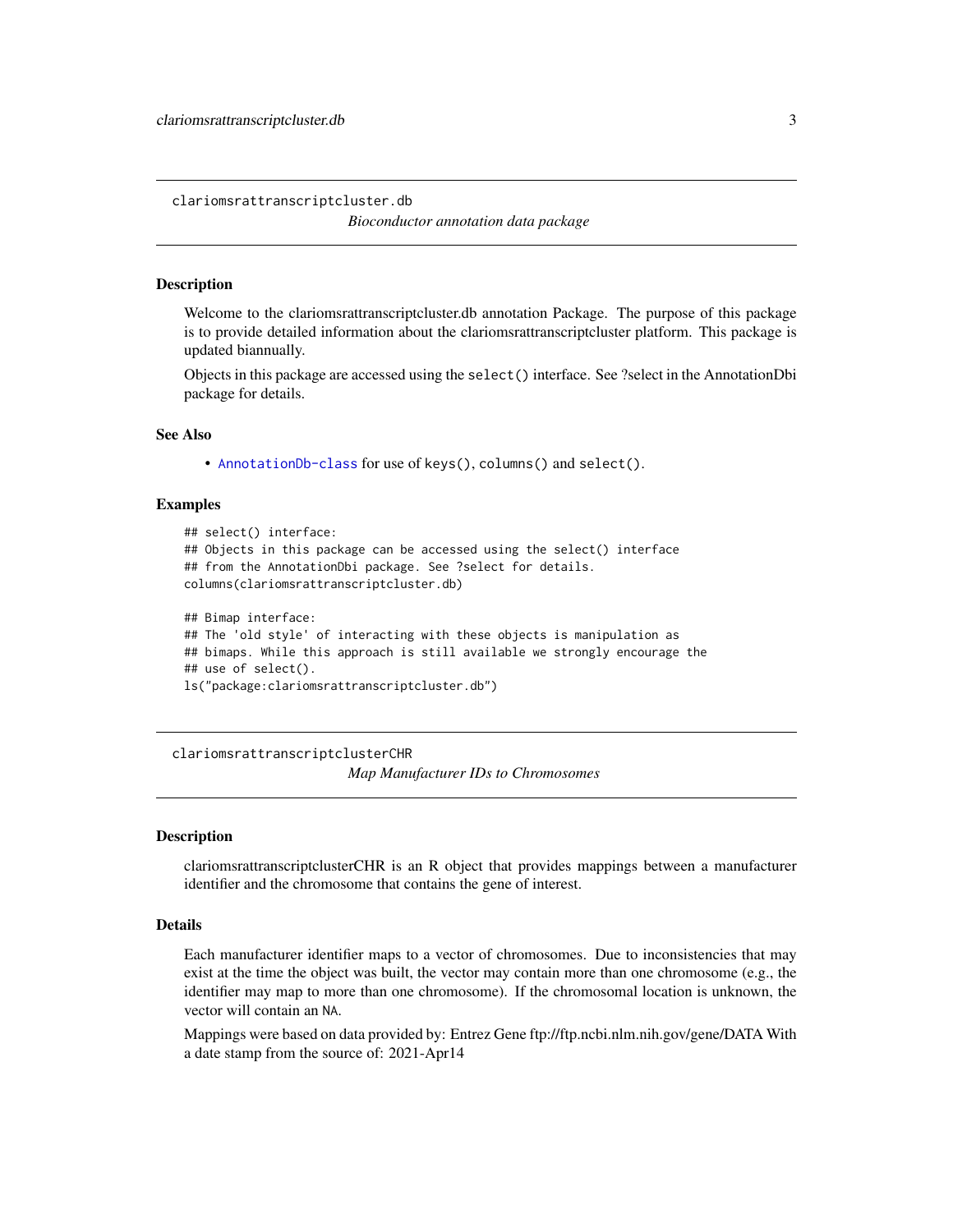# <span id="page-3-0"></span>See Also

• [AnnotationDb-class](#page-0-0) for use of the select() interface.

#### Examples

```
## select() interface:
## Objects in this package can be accessed using the select() interface
## from the AnnotationDbi package. See ?select for details.
## Bimap interface:
x <- clariomsrattranscriptclusterCHR
# Get the probe identifiers that are mapped to a chromosome
mapped_probes <- mappedkeys(x)
# Convert to a list
xx <- as.list(x[mapped_probes][1:300])
if(length(xx) > 0) {
  # Get the CHR for the first five probes
  xx[1:5]
  # Get the first one
  xx[[1]]
}
```
clariomsrattranscriptclusterCHRLENGTHS

*A named vector for the length of each of the chromosomes*

#### Description

clariomsrattranscriptclusterCHRLENGTHS provides the length measured in base pairs for each of the chromosomes.

# Details

This is a named vector with chromosome numbers as the names and the corresponding lengths for chromosomes as the values.

Total lengths of chromosomes were derived by calculating the number of base pairs on the sequence string for each chromosome.

#### See Also

• [AnnotationDb-class](#page-0-0) for use of the select() interface.

# Examples

```
## select() interface:
```

```
## Objects in this package can be accessed using the select() interface
```
## from the AnnotationDbi package. See ?select for details.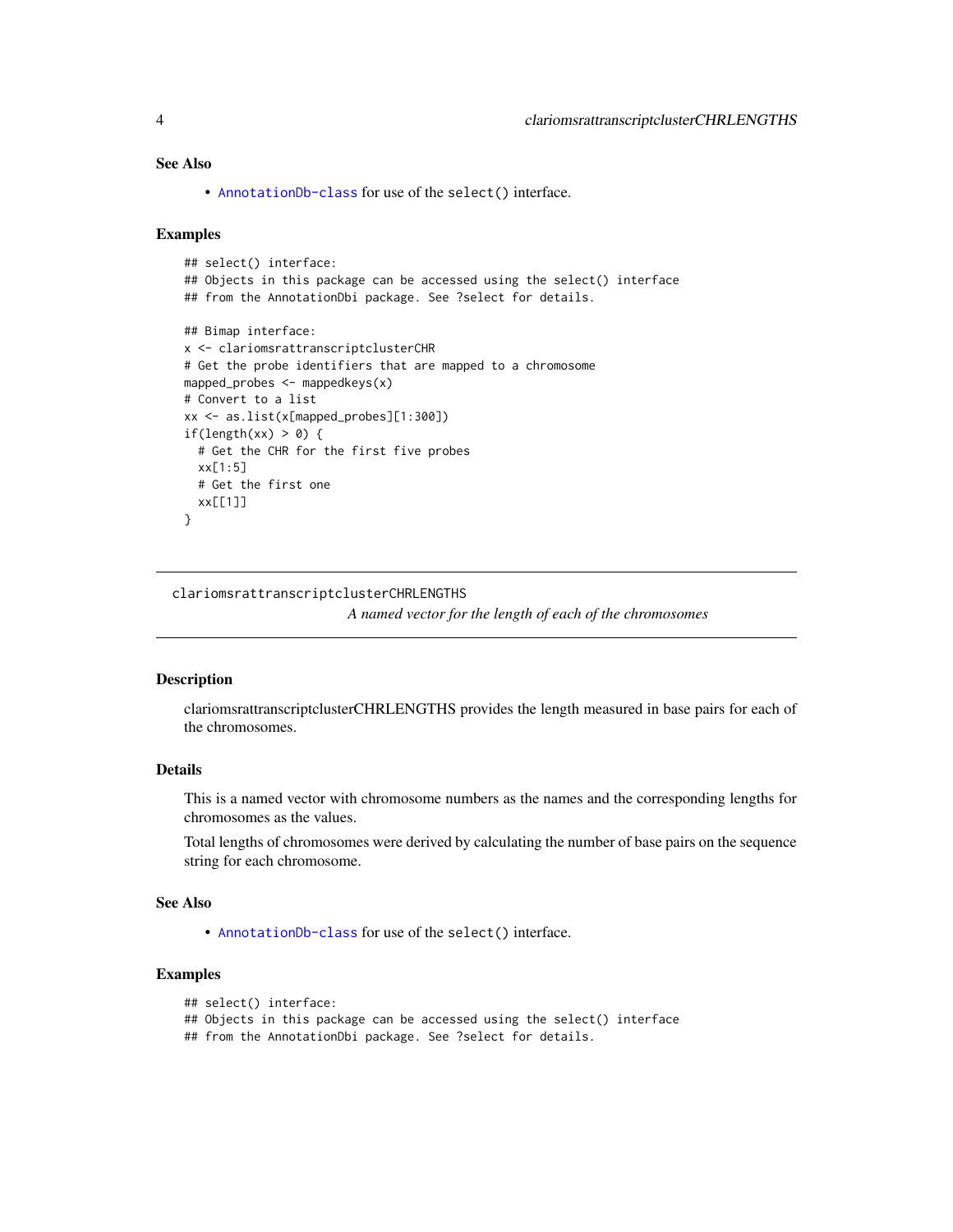```
## Bimap interface:
tt <- clariomsrattranscriptclusterCHRLENGTHS
# Length of chromosome 1
tt["1"]
```
clariomsrattranscriptclusterCHRLOC *Map Manufacturer IDs to Chromosomal Location*

#### Description

clariomsrattranscriptclusterCHRLOC is an R object that maps manufacturer identifiers to the starting position of the gene. The position of a gene is measured as the number of base pairs.

The CHRLOCEND mapping is the same as the CHRLOC mapping except that it specifies the ending base of a gene instead of the start.

# Details

Each manufacturer identifier maps to a named vector of chromosomal locations, where the name indicates the chromosome. Due to inconsistencies that may exist at the time the object was built, these vectors may contain more than one chromosome and/or location. If the chromosomal location is unknown, the vector will contain an NA.

Chromosomal locations on both the sense and antisense strands are measured as the number of base pairs from the p (5' end of the sense strand) to q (3' end of the sense strand) arms. Chromosomal locations on the antisense strand have a leading "-" sign (e. g. -1234567).

Since some genes have multiple start sites, this field can map to multiple locations.

Mappings were based on data provided by: UCSC Genome Bioinformatics (Rattus norvegicus)

With a date stamp from the source of: 2021-Mar15

#### See Also

• [AnnotationDb-class](#page-0-0) for use of the select() interface.

```
## select() interface:
## Objects in this package can be accessed using the select() interface
## from the AnnotationDbi package. See ?select for details.
## Bimap interface:
x <- clariomsrattranscriptclusterCHRLOC
# Get the probe identifiers that are mapped to chromosome locations
mapped_probes <- mappedkeys(x)
# Convert to a list
xx <- as.list(x[mapped_probes][1:300])
if(length(xx) > 0) {
 # Get the CHRLOC for the first five probes
```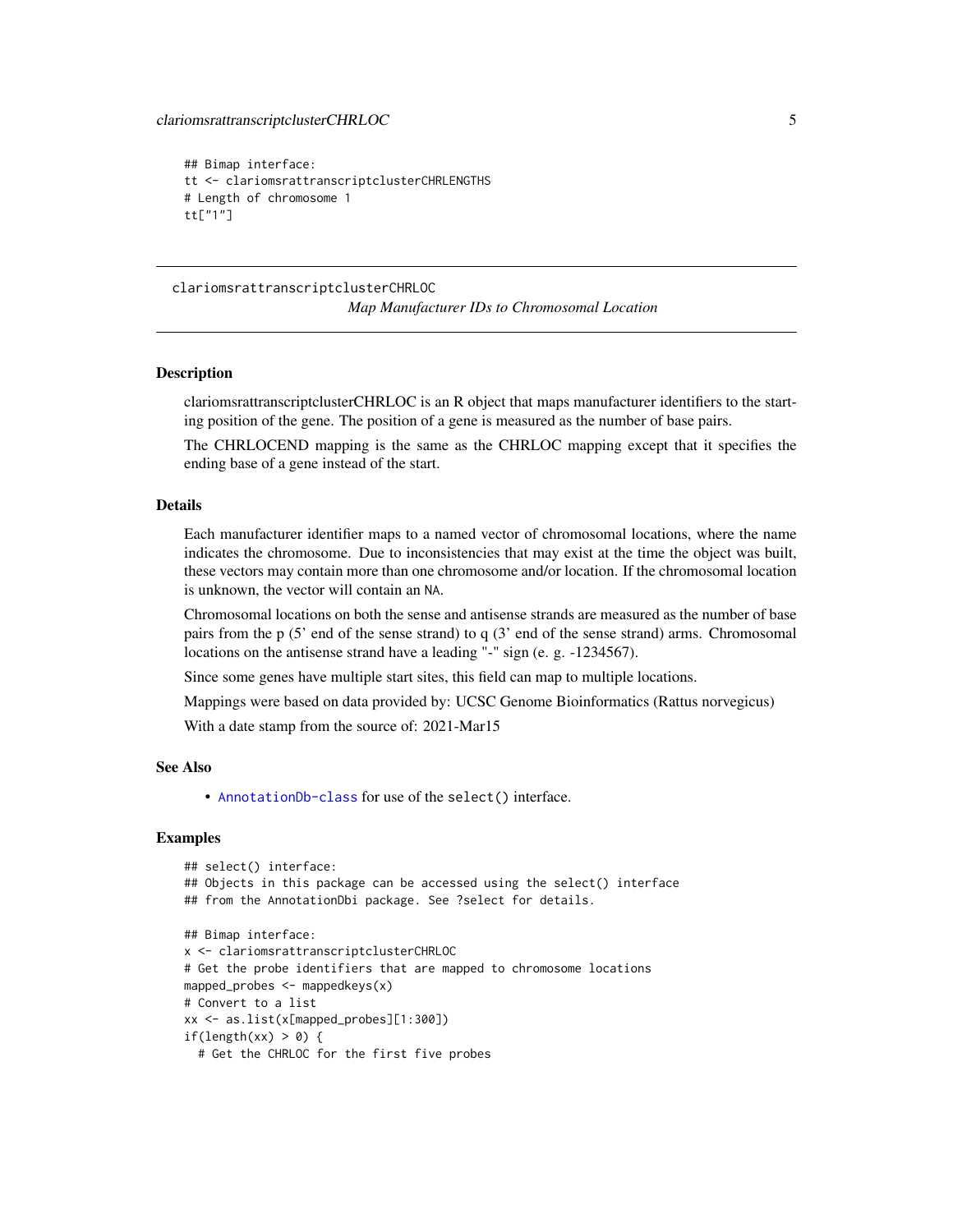```
xx[1:5]
 # Get the first one
 xx[[1]]
}
```
clariomsrattranscriptclusterENSEMBL

*Map Ensembl gene accession numbers with Entrez Gene identifiers*

#### **Description**

clariomsrattranscriptclusterENSEMBL is an R object that contains mappings between manufacturer identifiers and Ensembl gene accession numbers.

#### Details

This object is a simple mapping of manufacturer identifiers to Ensembl gene Accession Numbers.

Mappings were based on data provided by BOTH of these sources: [http://www.ensembl.org/](http://www.ensembl.org/biomart/martview/) [biomart/martview/](http://www.ensembl.org/biomart/martview/) <ftp://ftp.ncbi.nlm.nih.gov/gene/DATA>

For most species, this mapping is a combination of manufacturer to ensembl IDs from BOTH NCBI and ensembl. Users who wish to only use mappings from NCBI are encouraged to see the ncbi2ensembl table in the appropriate organism package. Users who wish to only use mappings from ensembl are encouraged to see the ensembl2ncbi table which is also found in the appropriate organism packages. These mappings are based upon the ensembl table which is contains data from BOTH of these sources in an effort to maximize the chances that you will find a match.

For worms and flies however, this mapping is based only on sources from ensembl, as these organisms do not have ensembl to entrez gene mapping data at NCBI.

#### See Also

• [AnnotationDb-class](#page-0-0) for use of the select() interface.

```
## select() interface:
## Objects in this package can be accessed using the select() interface
## from the AnnotationDbi package. See ?select for details.
## Bimap interface:
x <- clariomsrattranscriptclusterENSEMBL
# Get the entrez gene IDs that are mapped to an Ensembl ID
mapped_genes <- mappedkeys(x)
# Convert to a list
xx <- as.list(x[mapped_genes][1:300])
if(length(xx) > 0) {
 # Get the Ensembl gene IDs for the first five genes
 xx[1:5]
 # Get the first one
```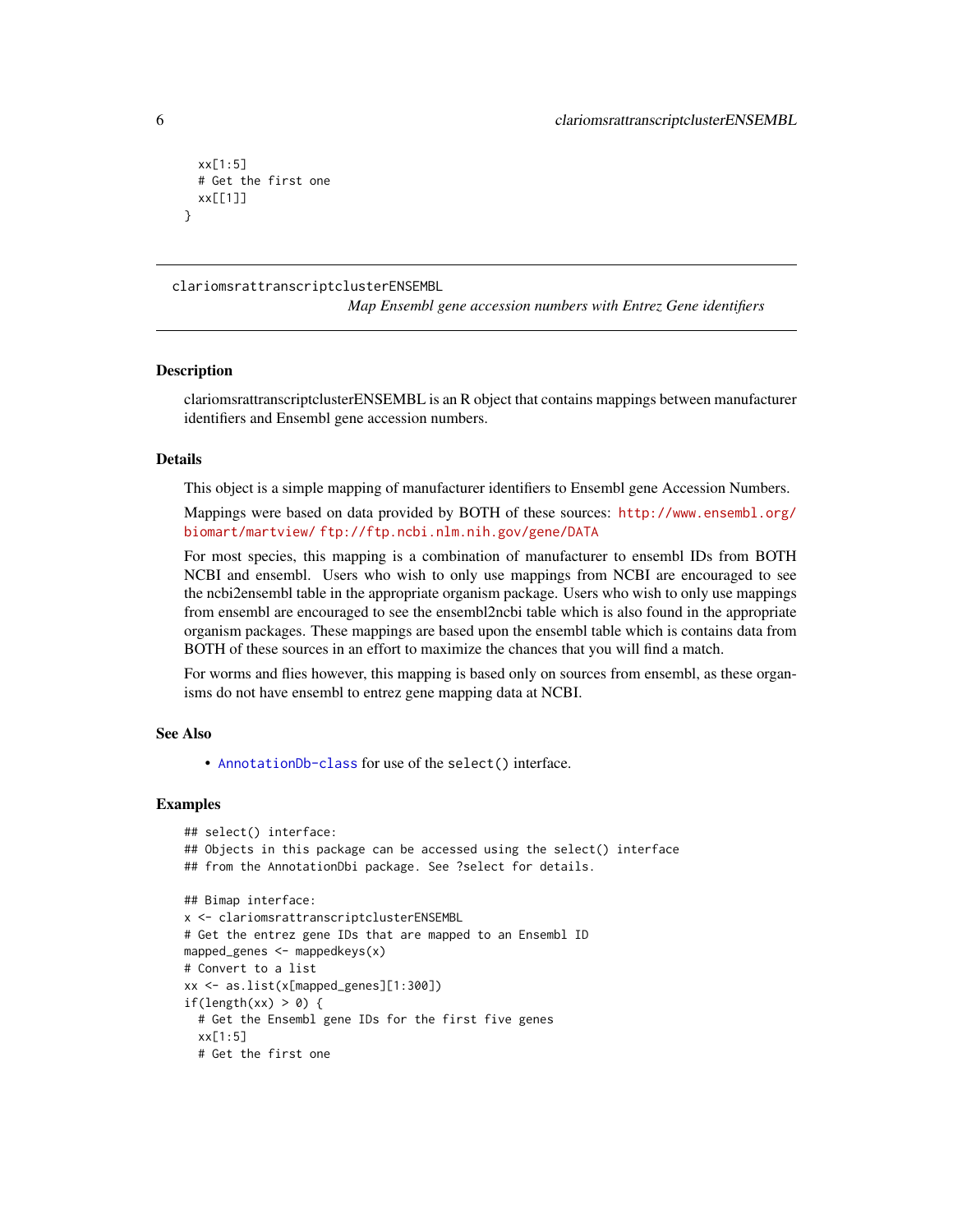# <span id="page-6-0"></span>clariomsrattranscriptclusterENTREZID 7

```
xx[[1]]
}
#For the reverse map ENSEMBL2PROBE:
x <- clariomsrattranscriptclusterENSEMBL2PROBE
mapped_genes <- mappedkeys(x)
# Convert to a list
xx <- as.list(x[mapped_genes][1:300])
if(length(xx) > 0){
   # Gets the entrez gene IDs for the first five Ensembl IDs
   xx[1:5]
   # Get the first one
   xx[[1]]
}
```

```
clariomsrattranscriptclusterENTREZID
```
*Map between Manufacturer Identifiers and Entrez Gene*

#### Description

clariomsrattranscriptclusterENTREZID is an R object that provides mappings between manufacturer identifiers and Entrez Gene identifiers.

# Details

Each manufacturer identifier is mapped to a vector of Entrez Gene identifiers. An NA is assigned to those manufacturer identifiers that can not be mapped to an Entrez Gene identifier at this time.

If a given manufacturer identifier can be mapped to different Entrez Gene identifiers from various sources, we attempt to select the common identifiers. If a concensus cannot be determined, we select the smallest identifier.

Mappings were based on data provided by: Entrez Gene ftp://ftp.ncbi.nlm.nih.gov/gene/DATA With a date stamp from the source of: 2021-Apr14

#### References

<https://www.ncbi.nlm.nih.gov/entrez/query.fcgi?db=gene>

#### See Also

• [AnnotationDb-class](#page-0-0) for use of the select() interface.

# Examples

```
## select() interface:
```
## Objects in this package can be accessed using the select() interface

- ## from the AnnotationDbi package. See ?select for details.
- ## Bimap interface: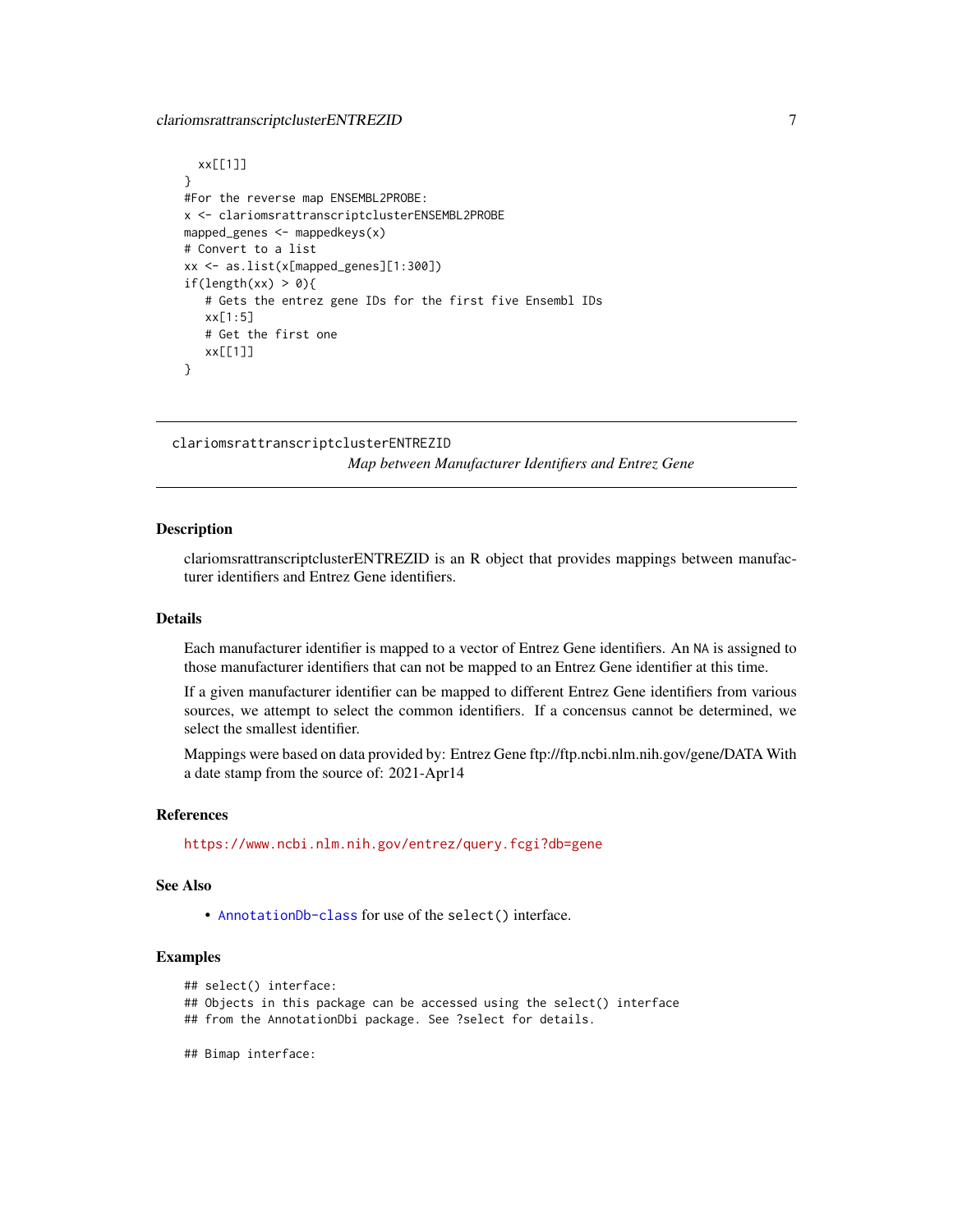```
x <- clariomsrattranscriptclusterENTREZID
# Get the probe identifiers that are mapped to an ENTREZ Gene ID
mapped_probes <- mappedkeys(x)
# Convert to a list
xx <- as.list(x[mapped_probes][1:300])
if(length(xx) > 0) {
 # Get the ENTREZID for the first five probes
 xx[1:5]
 # Get the first one
 xx[[1]]
}
```
clariomsrattranscriptclusterENZYME

*Maps between Manufacturer IDs and Enzyme Commission (EC) Numbers*

#### Description

clariomsrattranscriptclusterENZYME is an R object that provides mappings between manufacturer identifiers and EC numbers. clariomsrattranscriptclusterENZYME2PROBE is an R object that maps Enzyme Commission (EC) numbers to manufacturer identifiers.

#### Details

When the clariomsrattranscriptclusterENZYME maping viewed as a list, each manufacturer identifier maps to a named vector containing the EC number that corresponds to the enzyme produced by that gene. The names corresponds to the manufacturer identifiers. If this information is unknown, the vector will contain an NA.

For the clariomsrattranscriptclusterENZYME2PROBE, each EC number maps to a named vector containing all of the manufacturer identifiers that correspond to the gene that produces that enzyme. The name of the vector corresponds to the EC number.

Enzyme Commission numbers are assigned by the Nomenclature Committee of the International Union of Biochemistry and Molecular Biology <http://www.chem.qmw.ac.uk/iubmb/enzyme/> to allow enzymes to be identified.

An Enzyme Commission number is of the format EC x.y.z.w, where x, y, z, and w are numeric numbers. In clariomsrattranscriptclusterENZYME2PROBE, EC is dropped from the Enzyme Commission numbers.

Enzyme Commission numbers have corresponding names that describe the functions of enzymes in such a way that  $ECx$  is a more general description than  $ECx$ , that in turn is a more general description than EC x.y.z. The top level EC numbers and names are listed below:

EC 1 oxidoreductases

EC 2 transferases

EC 3 hydrolases

EC 4 lyases

<span id="page-7-0"></span>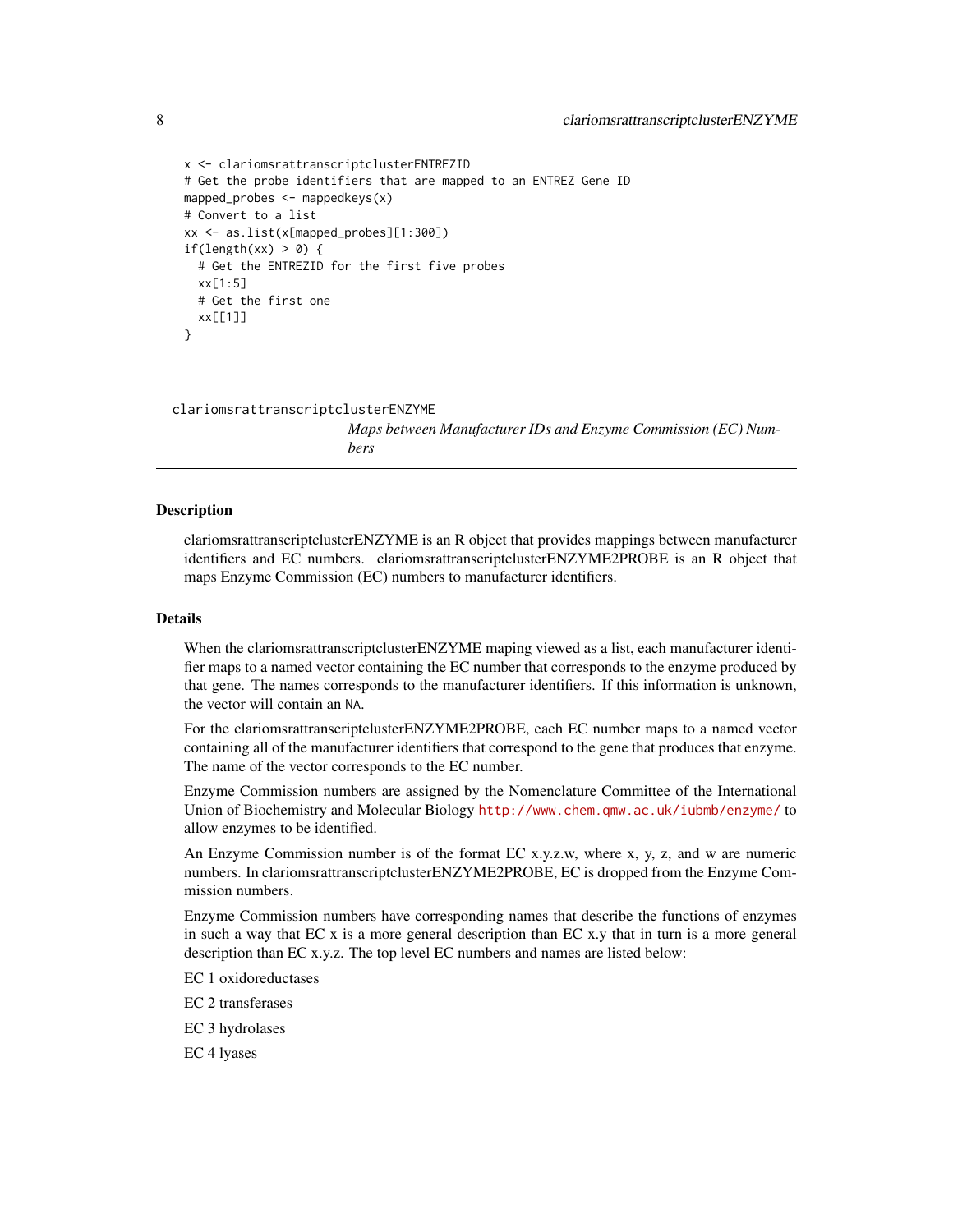EC 5 isomerases

EC 6 ligases

The EC name for a given EC number can be viewed at [http://www.chem.qmul.ac.uk/iupac/](http://www.chem.qmul.ac.uk/iupac/jcbn/index.html#6) [jcbn/index.html#6](http://www.chem.qmul.ac.uk/iupac/jcbn/index.html#6)

Mappings between probe identifiers and enzyme identifiers were obtained using files provided by: KEGG GENOME ftp://ftp.genome.jp/pub/kegg/genomes With a date stamp from the source of: 2011-Mar15

### References

<ftp://ftp.genome.ad.jp/pub/kegg/pathways>

# See Also

• [AnnotationDb-class](#page-0-0) for use of the select() interface.

```
## select() interface:
## Objects in this package can be accessed using the select() interface
## from the AnnotationDbi package. See ?select for details.
## Bimap interface:
x <- clariomsrattranscriptclusterENZYME
# Get the probe identifiers that are mapped to an EC number
mapped_probes <- mappedkeys(x)
# Convert to a list
xx <- as.list(x[mapped_probes][1:3])
if(length(xx) > 0) {
  # Get the ENZYME for the first five probes
  xx[1:5]
  # Get the first one
  xx[[1]]
}
# Now convert clariomsrattranscriptclusterENZYME2PROBE to a list to see inside
x <- clariomsrattranscriptclusterENZYME2PROBE
mapped_probes <- mappedkeys(x)
## convert to a list
xx <- as.list(x[mapped_probes][1:3])
if(length(xx) > 0){
   # Get the probe identifiers for the first five enzyme
   #commission numbers
   xx[1:5]
   # Get the first one
   xx[[1]]
}
```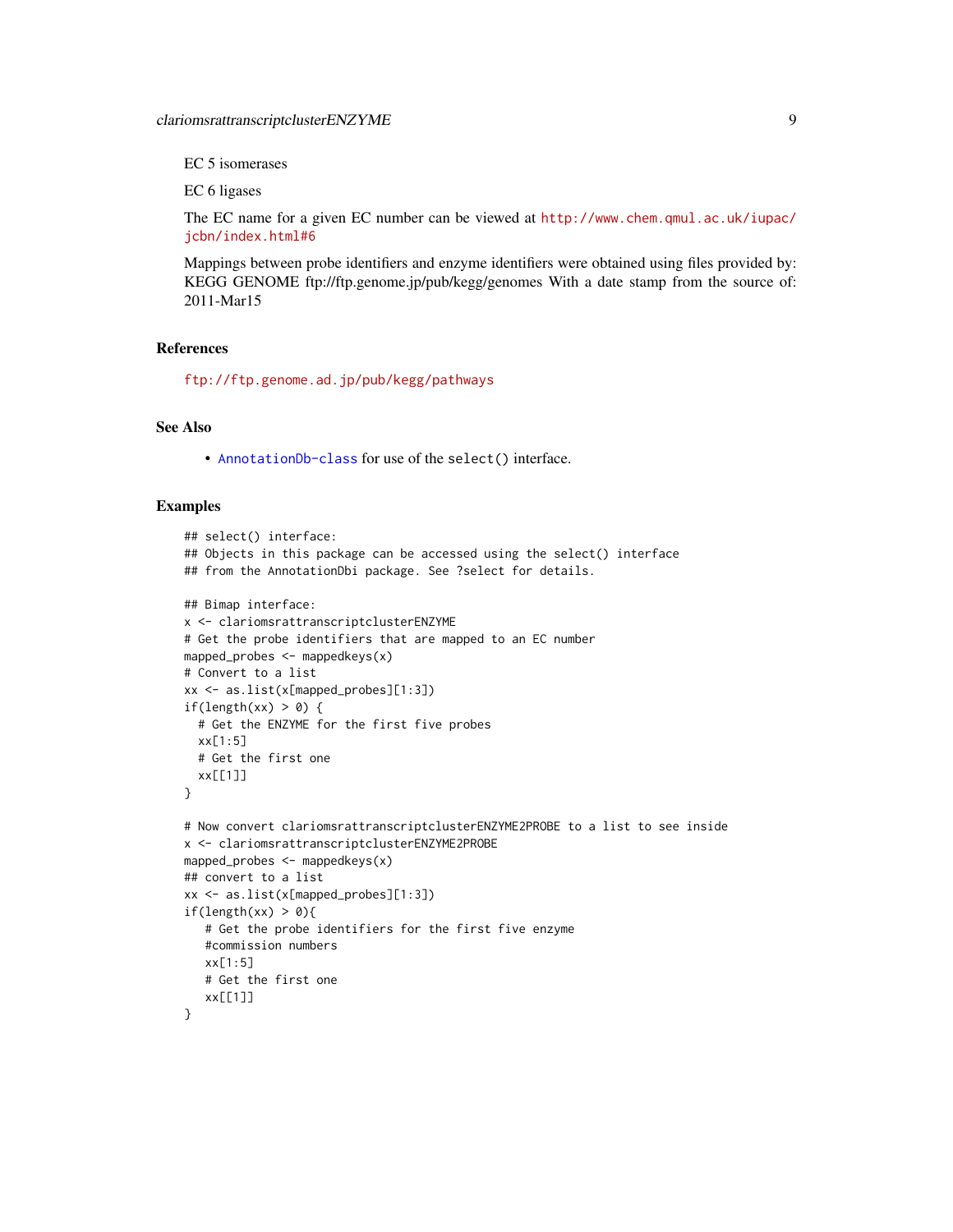#### <span id="page-9-0"></span>clariomsrattranscriptclusterGENENAME

*Map between Manufacturer IDs and Genes*

# Description

clariomsrattranscriptclusterGENENAME is an R object that maps manufacturer identifiers to the corresponding gene name.

#### Details

Each manufacturer identifier maps to a named vector containing the gene name. The vector name corresponds to the manufacturer identifier. If the gene name is unknown, the vector will contain an NA.

Gene names currently include both the official (validated by a nomenclature committee) and preferred names (interim selected for display) for genes. Efforts are being made to differentiate the two by adding a name to the vector.

Mappings were based on data provided by: Entrez Gene ftp://ftp.ncbi.nlm.nih.gov/gene/DATA With a date stamp from the source of: 2021-Apr14

# See Also

• [AnnotationDb-class](#page-0-0) for use of the select() interface.

```
## select() interface:
## Objects in this package can be accessed using the select() interface
## from the AnnotationDbi package. See ?select for details.
## Bimap interface:
x <- clariomsrattranscriptclusterGENENAME
# Get the probe identifiers that are mapped to a gene name
mapped_probes <- mappedkeys(x)
# Convert to a list
xx <- as.list(x[mapped_probes][1:300])
if(length(xx) > 0) {
  # Get the GENENAME for the first five probes
  xx[1:5]
  # Get the first one
  xx[[1]]
}
```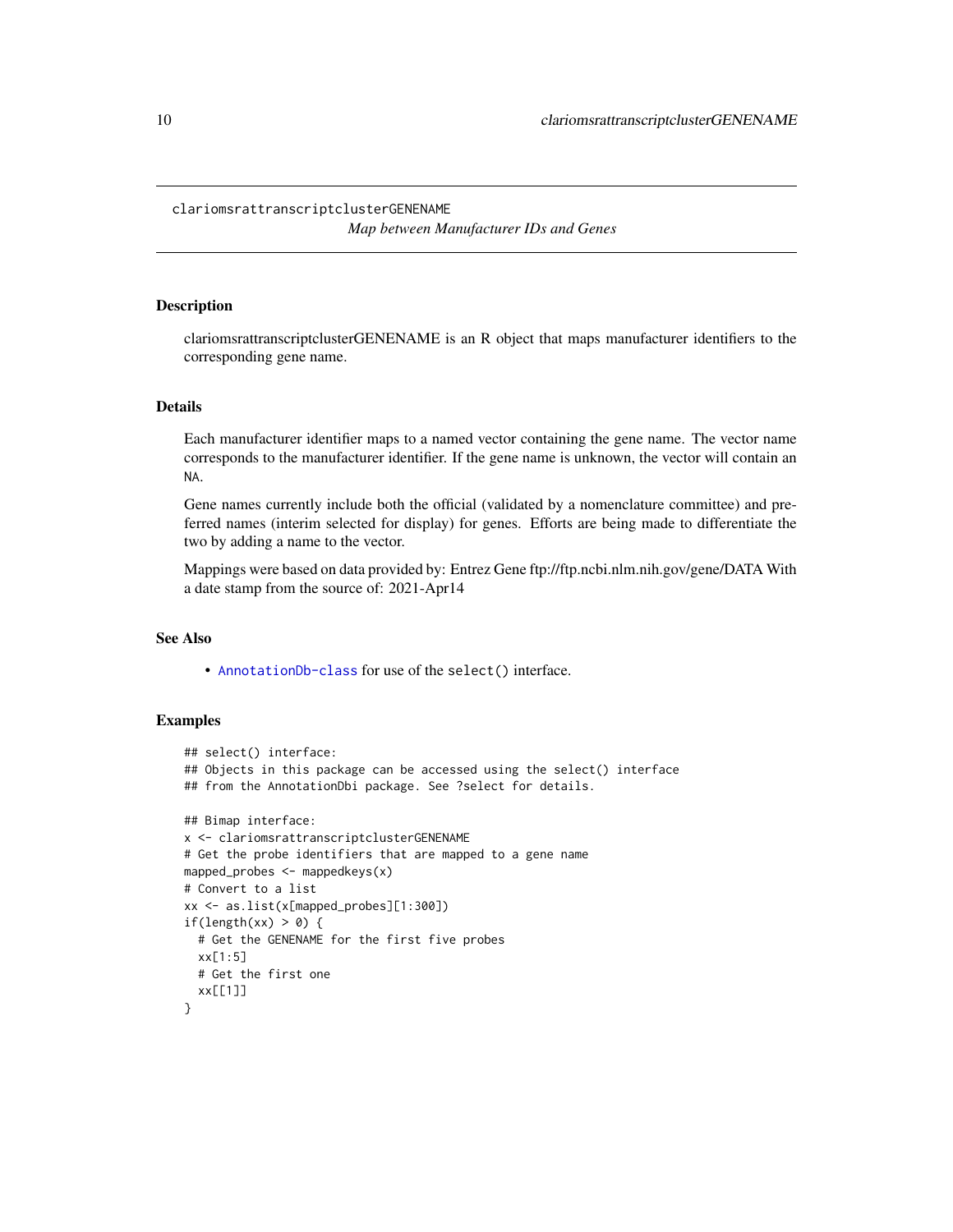<span id="page-10-1"></span>clariomsrattranscriptclusterGO

*Maps between manufacturer IDs and Gene Ontology (GO) IDs*

#### <span id="page-10-0"></span>Description

clariomsrattranscriptclusterGO is an R object that provides mappings between manufacturer identifiers and the GO identifiers that they are directly associated with. This mapping and its reverse mapping (clariomsrattranscriptclusterGO2PROBE) do NOT associate the child terms from the GO ontology with the gene. Only the directly evidenced terms are represented here.

clariomsrattranscriptclusterGO2ALLPROBES is an R object that provides mappings between a given GO identifier and all of the manufacturer identifiers annotated at that GO term OR TO ONE OF IT'S CHILD NODES in the GO ontology. Thus, this mapping is much larger and more inclusive than clariomsrattranscriptclusterGO2PROBE.

#### Details

If clariomsrattranscriptclusterGO is cast as a list, each manufacturer identifier is mapped to a list of lists. The names on the outer list are GO identifiers. Each inner list consists of three named elements: GOID, Ontology, and Evidence.

The GOID element matches the GO identifier named in the outer list and is included for convenience when processing the data using 'lapply'.

The Ontology element indicates which of the three Gene Ontology categories this identifier belongs to. The categories are biological process (BP), cellular component (CC), and molecular function (MF).

The Evidence element contains a code indicating what kind of evidence supports the association of the GO identifier to the manufacturer id. Some of the evidence codes in use include:

IMP: inferred from mutant phenotype

IGI: inferred from genetic interaction

IPI: inferred from physical interaction

ISS: inferred from sequence similarity

IDA: inferred from direct assay

IEP: inferred from expression pattern

IEA: inferred from electronic annotation

TAS: traceable author statement

NAS: non-traceable author statement

ND: no biological data available

IC: inferred by curator

A more complete listing of evidence codes can be found at:

<http://www.geneontology.org/GO.evidence.shtml>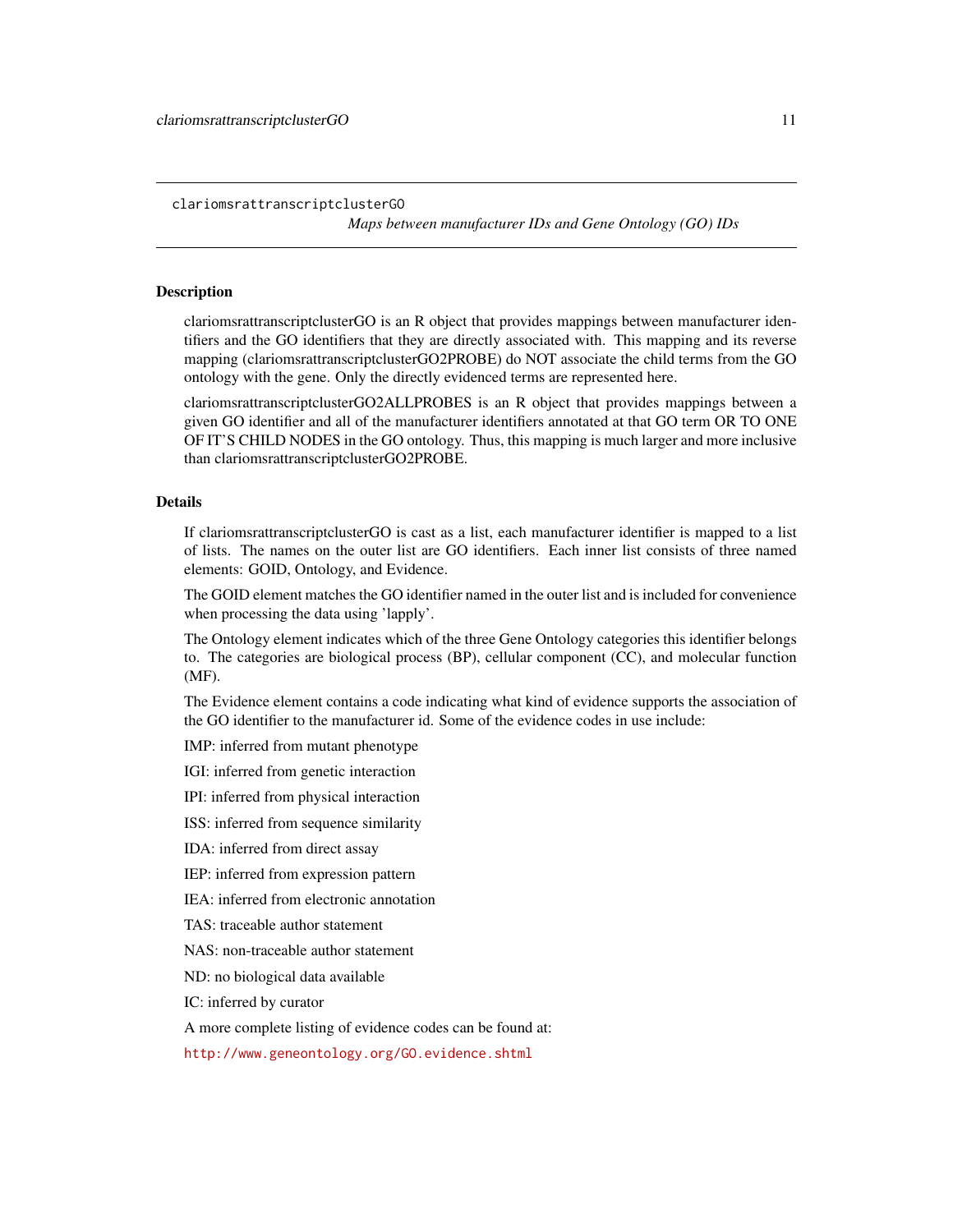<span id="page-11-0"></span>If clariomsrattranscriptclusterGO2ALLPROBES or clariomsrattranscriptclusterGO2PROBE is cast as a list, each GO term maps to a named vector of manufacturer identifiers and evidence codes. A GO identifier may be mapped to the same manufacturer identifier more than once but the evidence code can be different. Mappings between Gene Ontology identifiers and Gene Ontology terms and other information are available in a separate data package named GO.

Whenever any of these mappings are cast as a data.frame, all the results will be output in an appropriate tabular form.

Mappings between manufacturer identifiers and GO information were obtained through their mappings to manufacturer identifiers. NAs are assigned to manufacturer identifiers that can not be mapped to any Gene Ontology information. Mappings between Gene Ontology identifiers an Gene Ontology terms and other information are available in a separate data package named GO.

All mappings were based on data provided by: Gene Ontology http://current.geneontology.org/ontology/gobasic.obo With a date stamp from the source of: 2021-02-01

# References

<ftp://ftp.ncbi.nlm.nih.gov/gene/DATA/>

#### See Also

- [clariomsrattranscriptclusterGO2ALLPROBES](#page-10-0)
- [AnnotationDb-class](#page-0-0) for use of the select() interface.

```
## select() interface:
## Objects in this package can be accessed using the select() interface
## from the AnnotationDbi package. See ?select for details.
## Bimap interface:
x <- clariomsrattranscriptclusterGO
# Get the manufacturer identifiers that are mapped to a GO ID
mapped_genes <- mappedkeys(x)
# Convert to a list
xx <- as.list(x[mapped_genes][1:300])
if(length(xx) > 0) {
    # Try the first one
    got \leftarrow xx[[1]]got[[1]][["GOID"]]
    got[[1]][["Ontology"]]
    got[[1]][["Evidence"]]
}
# For the reverse map:
x <- clariomsrattranscriptclusterGO2PROBE
mapped_genes <- mappedkeys(x)
# Convert to a list
xx <- as.list(x[mapped_genes][1:300])
if(length(xx) > 0){
    # Gets the manufacturer ids for the top 2nd and 3nd GO identifiers
    goids \leq -x \times [2:3]
```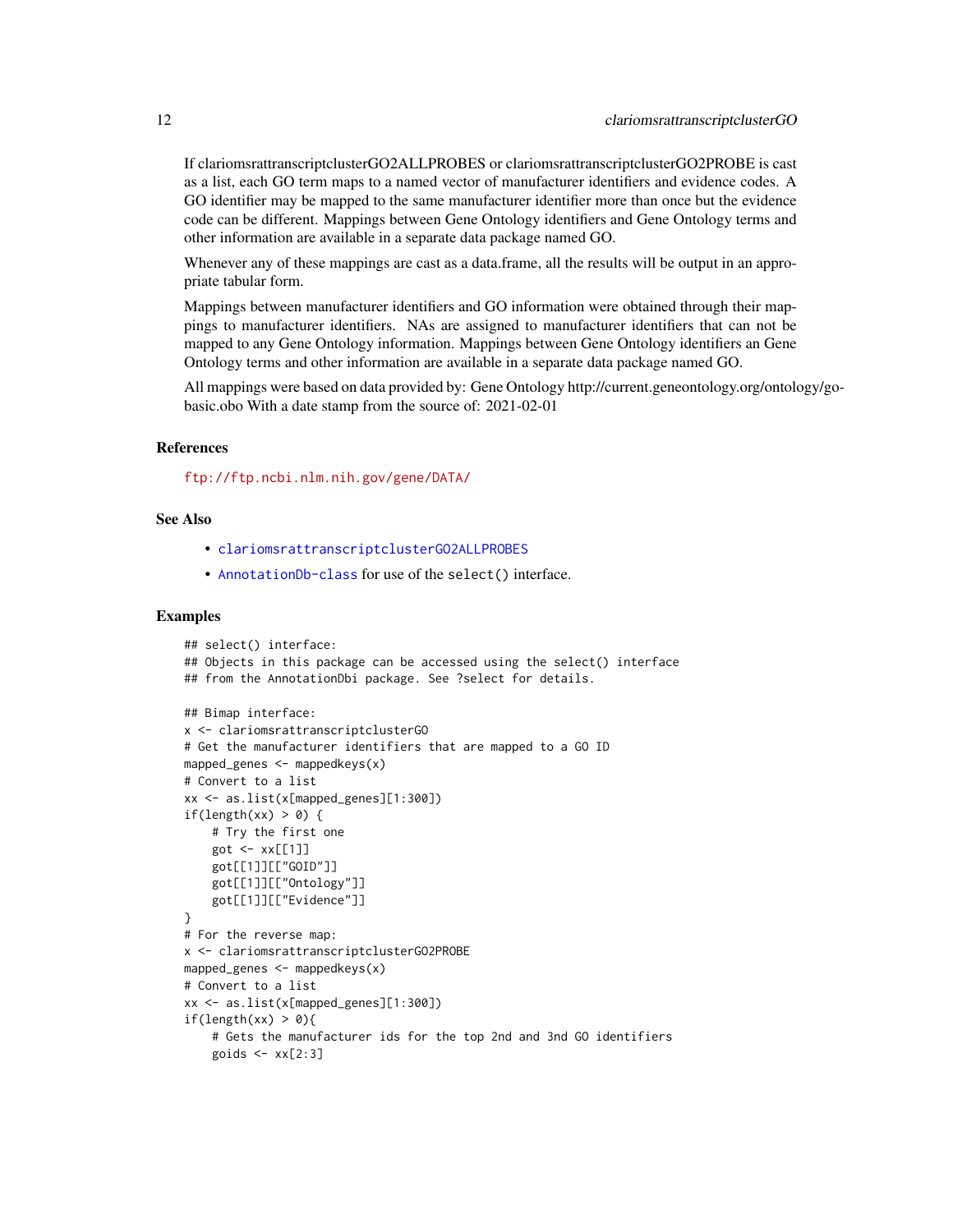```
# Gets the manufacturer ids for the first element of goids
    goids[[1]]
    # Evidence code for the mappings
   names(goids[[1]])
}
x <- clariomsrattranscriptclusterGO2ALLPROBES
mapped_genes \leq mappedkeys(x)
# Convert clariomsrattranscriptclusterGO2ALLPROBES to a list
xx <- as.list(x[mapped_genes][1:300])
if(length(xx) > 0){
# Gets the manufacturer identifiers for the top 2nd and 3nd GO identifiers
    goids \leq -x \times [2:3]# Gets all the manufacturer identifiers for the first element of goids
   goids[[1]]
    # Evidence code for the mappings
   names(goids[[1]])
}
```
clariomsrattranscriptclusterMAPCOUNTS *Number of mapped keys for the maps in package clariomsrattranscriptcluster.db*

#### Description

DEPRECATED. Counts in the MAPCOUNT table are out of sync and should not be used.

clariomsrattranscriptclusterMAPCOUNTS provides the "map count" (i.e. the count of mapped keys) for each map in package clariomsrattranscriptcluster.db.

#### Details

DEPRECATED. Counts in the MAPCOUNT table are out of sync and should not be used.

This "map count" information is precalculated and stored in the package annotation DB. This allows some quality control and is used by the [checkMAPCOUNTS](#page-0-0) function defined in AnnotationDbi to compare and validate different methods (like count.mappedkeys(x) or sum(!is.na(as.list(x)))) for getting the "map count" of a given map.

clariomsrattranscriptclusterORGANISM

*The Organism information for clariomsrattranscriptcluster*

#### Description

clariomsrattranscriptclusterORGANISM is an R object that contains a single item: a character string that names the organism for which clariomsrattranscriptcluster was built. clariomsrattranscriptclusterORGPKG is an R object that contains a chararcter vector with the name of the organism package that a chip package depends on for its gene-centric annotation.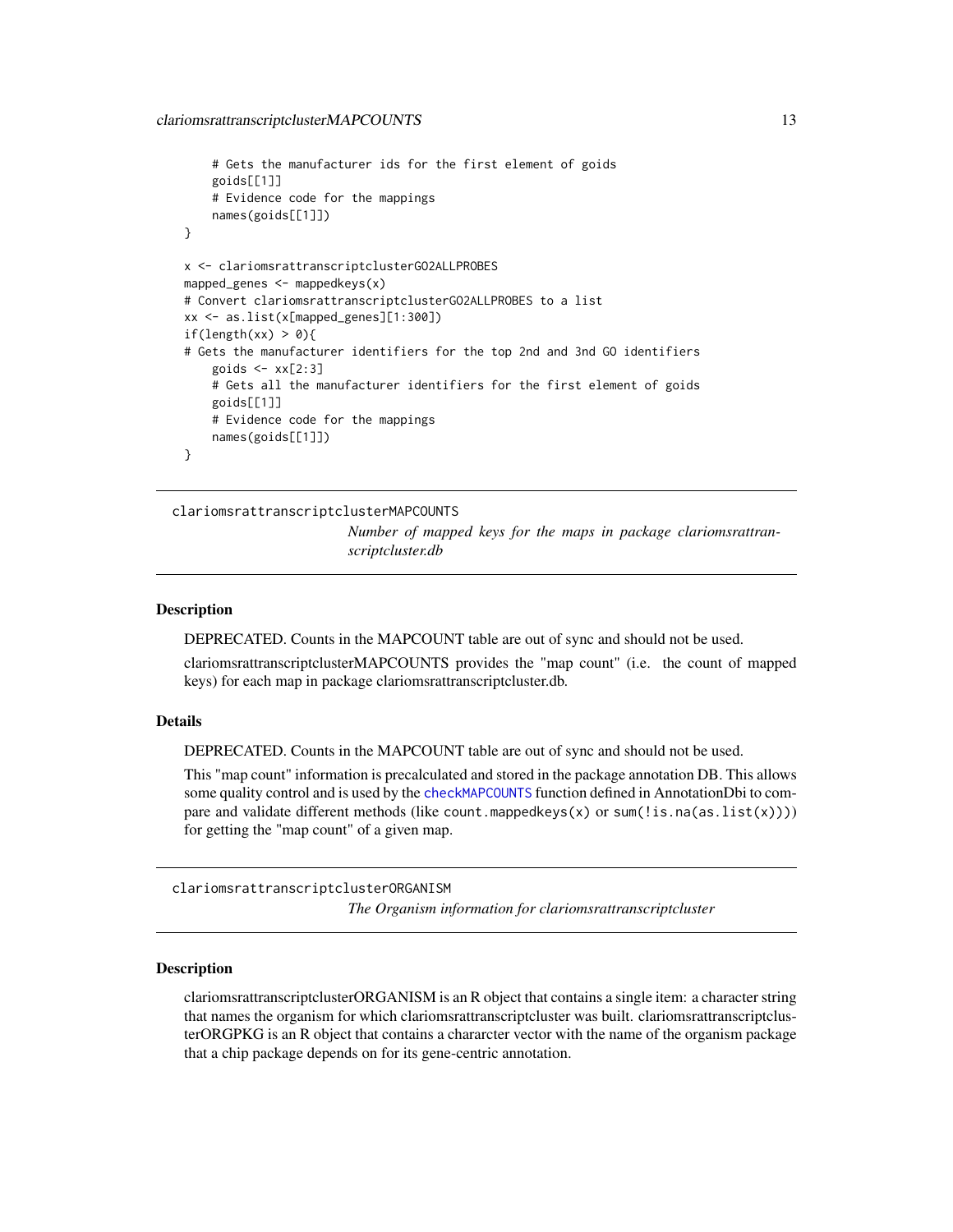# <span id="page-13-0"></span>Details

Although the package name is suggestive of the organism for which it was built, clariomsrattranscriptclusterORGANISM provides a simple way to programmatically extract the organism name. clariomsrattranscriptclusterORGPKG provides a simple way to programmatically extract the name of the parent organism package. The parent organism package is a strict dependency for chip packages as this is where the gene cetric information is ultimately extracted from. The full package name will always be this string plus the extension ".db". But most programatic acces will not require this extension, so its more convenient to leave it out.

#### See Also

• [AnnotationDb-class](#page-0-0) for use of the select() interface.

#### Examples

```
## select() interface:
## Objects in this package can be accessed using the select() interface
## from the AnnotationDbi package. See ?select for details.
## Bimap interface:
clariomsrattranscriptclusterORGANISM
clariomsrattranscriptclusterORGPKG
```

```
clariomsrattranscriptclusterPATH
```
*Mappings between probe identifiers and KEGG pathway identifiers*

# Description

KEGG (Kyoto Encyclopedia of Genes and Genomes) maintains pathway data for various organisms.

clariomsrattranscriptclusterPATH maps probe identifiers to the identifiers used by KEGG for pathways in which the genes represented by the probe identifiers are involved

clariomsrattranscriptclusterPATH2PROBE is an R object that provides mappings between KEGG identifiers and manufacturer identifiers.

# Details

Each KEGG pathway has a name and identifier. Pathway name for a given pathway identifier can be obtained using the KEGG data package that can either be built using AnnBuilder or downloaded from Bioconductor <http://www.bioconductor.org>.

Graphic presentations of pathways are searchable at url http://www.genome.ad.jp/kegg/pathway.html by using pathway identifiers as keys.

Mappings were based on data provided by: KEGG GENOME ftp://ftp.genome.jp/pub/kegg/genomes With a date stamp from the source of: 2011-Mar15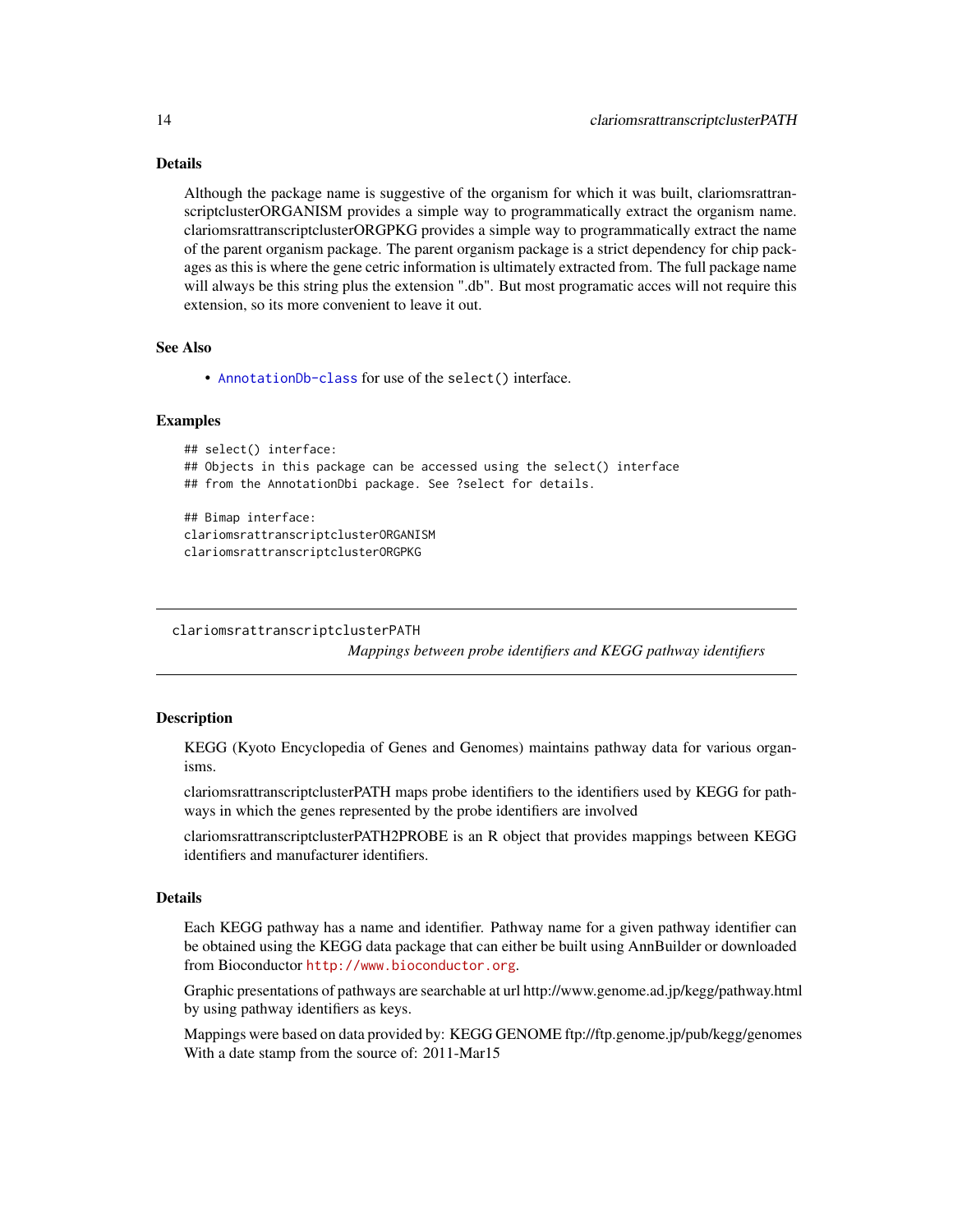#### <span id="page-14-0"></span>References

<http://www.genome.ad.jp/kegg/>

#### See Also

• [AnnotationDb-class](#page-0-0) for use of the select() interface.

### Examples

```
## select() interface:
## Objects in this package can be accessed using the select() interface
## from the AnnotationDbi package. See ?select for details.
## Bimap interface:
x <- clariomsrattranscriptclusterPATH
# Get the probe identifiers that are mapped to a KEGG pathway ID
mapped_probes <- mappedkeys(x)
# Convert to a list
xx <- as.list(x[mapped_probes][1:300])
if(length(xx) > 0) {
  # Get the PATH for the first five probes
  xx[1:5]
  # Get the first one
  xx[[1]]
}
x <- clariomsrattranscriptclusterPATH
mapped_probes <- mappedkeys(x)
# Now convert the clariomsrattranscriptclusterPATH2PROBE object to a list
xx <- as.list(x[mapped_probes][1:300])
if(length(xx) > 0){
    # Get the probe identifiers for the first two pathway identifiers
    xx[1:2]
    # Get the first one
    xx[[1]]
}
```
clariomsrattranscriptclusterPFAM

*Maps between Manufacturer Identifiers and PFAM Identifiers*

#### **Description**

clariomsrattranscriptclusterPFAM is an R object that provides mappings between manufacturer identifiers and PFAM identifiers.

#### Details

The bimap interface for PFAM is defunct. Please use select() interface to PFAM identifiers. See ?AnnotationDbi::select for details.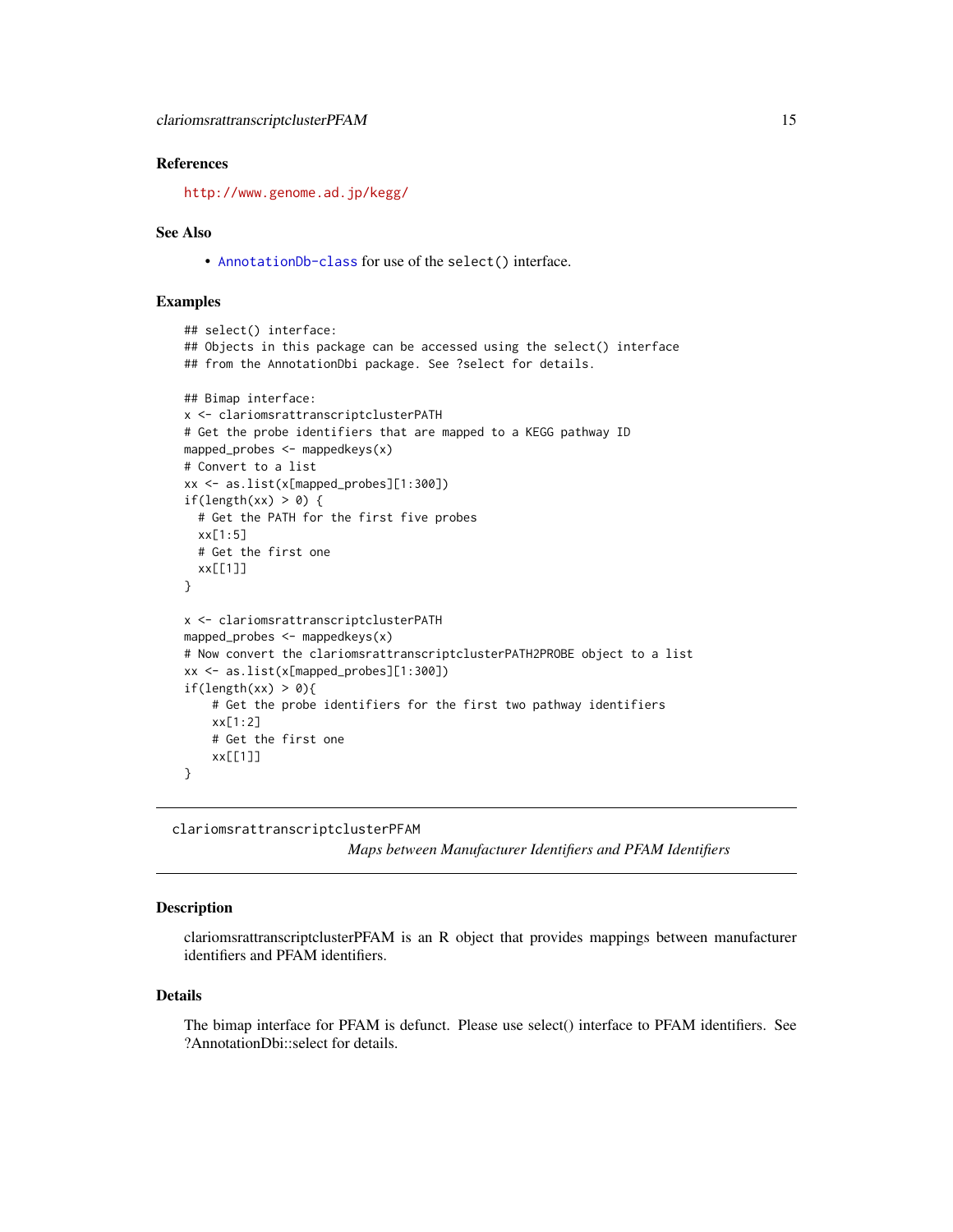```
clariomsrattranscriptclusterPMID
```
*Maps between Manufacturer Identifiers and PubMed Identifiers*

#### **Description**

clariomsrattranscriptclusterPMID is an R object that provides mappings between manufacturer identifiers and PubMed identifiers. clariomsrattranscriptclusterPMID2PROBE is an R object that provides mappings between PubMed identifiers and manufacturer identifiers.

#### Details

When clariomsrattranscriptclusterPMID is viewed as a list each manufacturer identifier is mapped to a named vector of PubMed identifiers. The name associated with each vector corresponds to the manufacturer identifier. The length of the vector may be one or greater, depending on how many PubMed identifiers a given manufacturer identifier is mapped to. An NA is reported for any manufacturer identifier that cannot be mapped to a PubMed identifier.

When clariomsrattranscriptclusterPMID2PROBE is viewed as a list each PubMed identifier is mapped to a named vector of manufacturer identifiers. The name represents the PubMed identifier and the vector contains all manufacturer identifiers that are represented by that PubMed identifier. The length of the vector may be one or longer, depending on how many manufacturer identifiers are mapped to a given PubMed identifier.

Titles, abstracts, and possibly full texts of articles can be obtained from PubMed by providing a valid PubMed identifier. The pubmed function of annotate can also be used for the same purpose.

Mappings were based on data provided by: Entrez Gene ftp://ftp.ncbi.nlm.nih.gov/gene/DATA With a date stamp from the source of: 2021-Apr14

#### References

<https://www.ncbi.nlm.nih.gov/entrez/query.fcgi?db=PubMed>

#### See Also

• [AnnotationDb-class](#page-0-0) for use of the select() interface.

```
## select() interface:
## Objects in this package can be accessed using the select() interface
## from the AnnotationDbi package. See ?select for details.
## Bimap interface:
x <- clariomsrattranscriptclusterPMID
# Get the probe identifiers that are mapped to any PubMed ID
mapped_probes <- mappedkeys(x)
# Convert to a list
xx <- as.list(x[mapped_probes][1:300])
```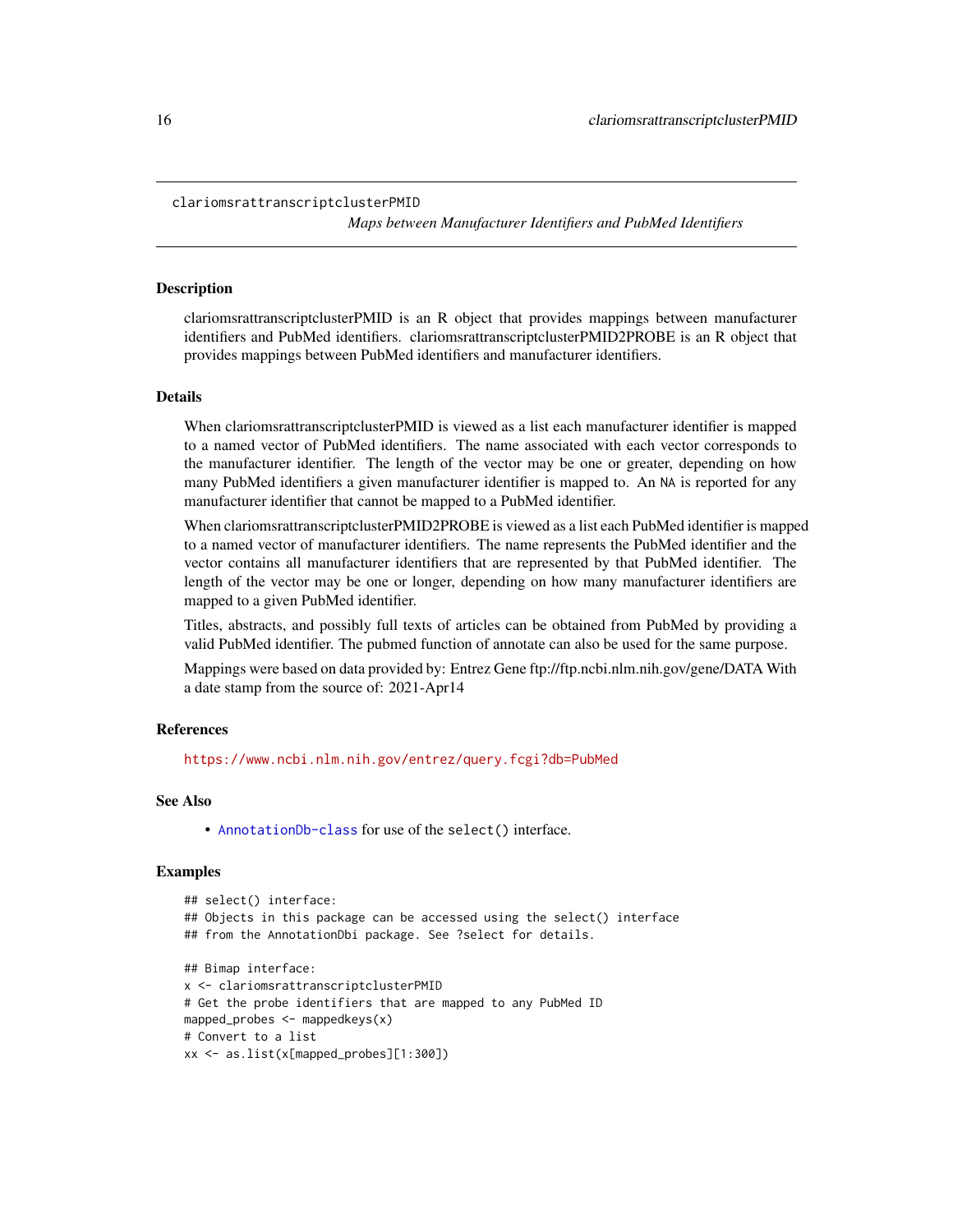```
if(length(xx) > 0){
    # Get the PubMed identifiers for the first two probe identifiers
   xx[1:2]
   # Get the first one
   xx[[1]]
    if(interactive() && !is.null(xx[[1]]) && !is.na(xx[[1]])
      && require(annotate)){
       # Get article information as XML files
       xmls < -pubmed(xx[[1]], disp = "data")# View article information using a browser
       pubmed(xx[[1]], disp = "browser")
    }
}
x <- clariomsrattranscriptclusterPMID2PROBE
mapped_probes <- mappedkeys(x)
# Now convert the reverse map object clariomsrattranscriptclusterPMID2PROBE to a list
xx <- as.list(x[mapped_probes][1:300])
if(length(xx) > 0){
    # Get the probe identifiers for the first two PubMed identifiers
   xx[1:2]
    # Get the first one
   xx[[1]]
    if(interactive() && require(annotate)){
       # Get article information as XML files for a PubMed id
       xmls <- pubmed(names(xx)[1], disp = "data")
       # View article information using a browser
       pubmed(names(xx)[1], disp = "browser")
   }
}
```
clariomsrattranscriptclusterPROSITE

*Maps between Manufacturer Identifiers and PROSITE Identifiers*

#### **Description**

clariomsrattranscriptclusterPROSITE is an R object that provides mappings between manufacturer identifiers and PROSITE identifiers.

# Details

The bimap interface for PROSITE is defunct. Please use select() interface to PROSITE identifiers. See ?AnnotationDbi::select for details.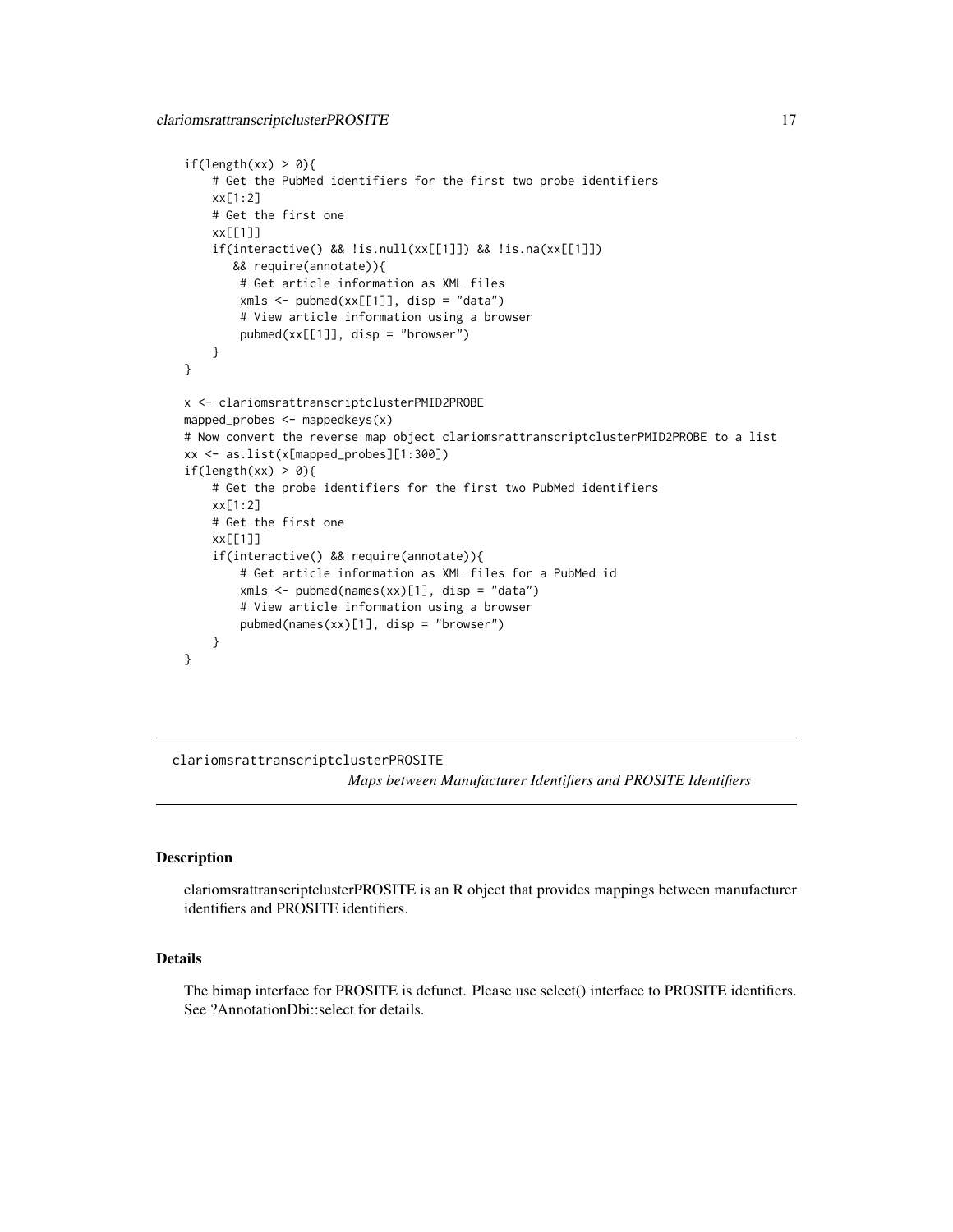#### <span id="page-17-0"></span>clariomsrattranscriptclusterREFSEQ

*Map between Manufacturer Identifiers and RefSeq Identifiers*

# Description

clariomsrattranscriptclusterREFSEQ is an R object that provides mappings between manufacturer identifiers and RefSeq identifiers.

#### Details

Each manufacturer identifier is mapped to a named vector of RefSeq identifiers. The name represents the manufacturer identifier and the vector contains all RefSeq identifiers that can be mapped to that manufacturer identifier. The length of the vector may be one or greater, depending on how many RefSeq identifiers a given manufacturer identifier can be mapped to. An NA is reported for any manufacturer identifier that cannot be mapped to a RefSeq identifier at this time.

RefSeq identifiers differ in format according to the type of record the identifiers are for as shown below:

NG\\_XXXXX: RefSeq accessions for genomic region (nucleotide) records

NM\\_XXXXX: RefSeq accessions for mRNA records

NC\\_XXXXX: RefSeq accessions for chromosome records

NP\\_XXXXX: RefSeq accessions for protein records

XR\\_XXXXX: RefSeq accessions for model RNAs that are not associated with protein products

XM\\_XXXXX: RefSeq accessions for model mRNA records

XP\\_XXXXX: RefSeq accessions for model protein records

Where XXXXX is a sequence of integers.

NCBI <https://www.ncbi.nlm.nih.gov/RefSeq/> allows users to query the RefSeq database using RefSeq identifiers.

Mappings were based on data provided by: Entrez Gene ftp://ftp.ncbi.nlm.nih.gov/gene/DATA With a date stamp from the source of: 2021-Apr14

#### References

<https://www.ncbi.nlm.nih.gov> <https://www.ncbi.nlm.nih.gov/RefSeq/>

# See Also

• [AnnotationDb-class](#page-0-0) for use of the select() interface.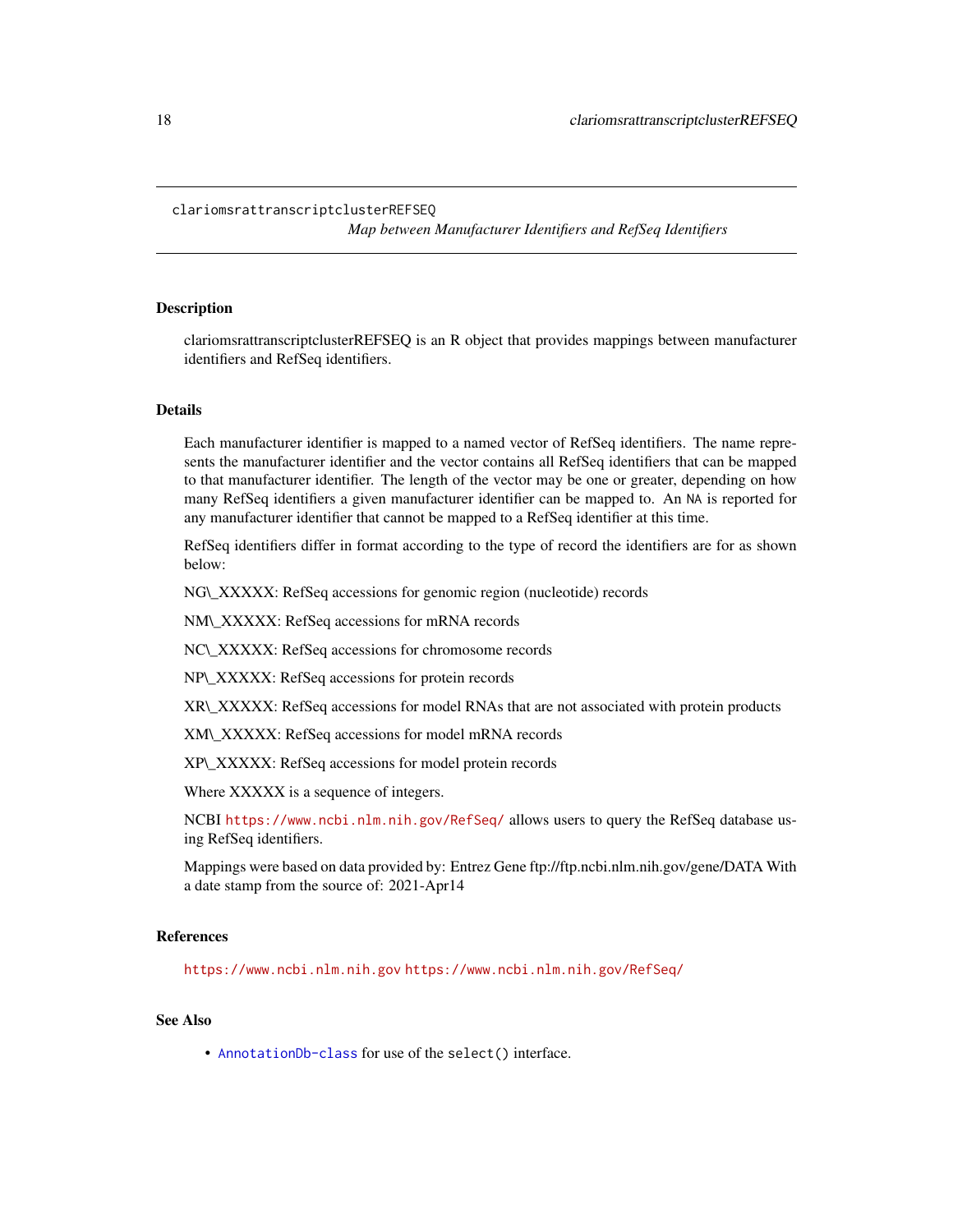#### <span id="page-18-0"></span>Examples

```
## select() interface:
## Objects in this package can be accessed using the select() interface
## from the AnnotationDbi package. See ?select for details.
## Bimap interface:
x <- clariomsrattranscriptclusterREFSEQ
# Get the probe identifiers that are mapped to any RefSeq ID
mapped_probes <- mappedkeys(x)
# Convert to a list
xx <- as.list(x[mapped_probes][1:300])
if(length(xx) > 0) {
  # Get the REFSEQ for the first five probes
  xx[1:5]
  # Get the first one
  xx[[1]]
}
```
clariomsrattranscriptclusterSYMBOL

*Map between Manufacturer Identifiers and Gene Symbols*

# Description

clariomsrattranscriptclusterSYMBOL is an R object that provides mappings between manufacturer identifiers and gene abbreviations.

# Details

Each manufacturer identifier is mapped to an abbreviation for the corresponding gene. An NA is reported if there is no known abbreviation for a given gene.

Symbols typically consist of 3 letters that define either a single gene (ABC) or multiple genes (ABC1, ABC2, ABC3). Gene symbols can be used as key words to query public databases such as Entrez Gene.

Mappings were based on data provided by: Entrez Gene ftp://ftp.ncbi.nlm.nih.gov/gene/DATA With a date stamp from the source of: 2021-Apr14

# References

<https://www.ncbi.nlm.nih.gov/entrez/query.fcgi?db=gene>

#### See Also

• [AnnotationDb-class](#page-0-0) for use of the select() interface.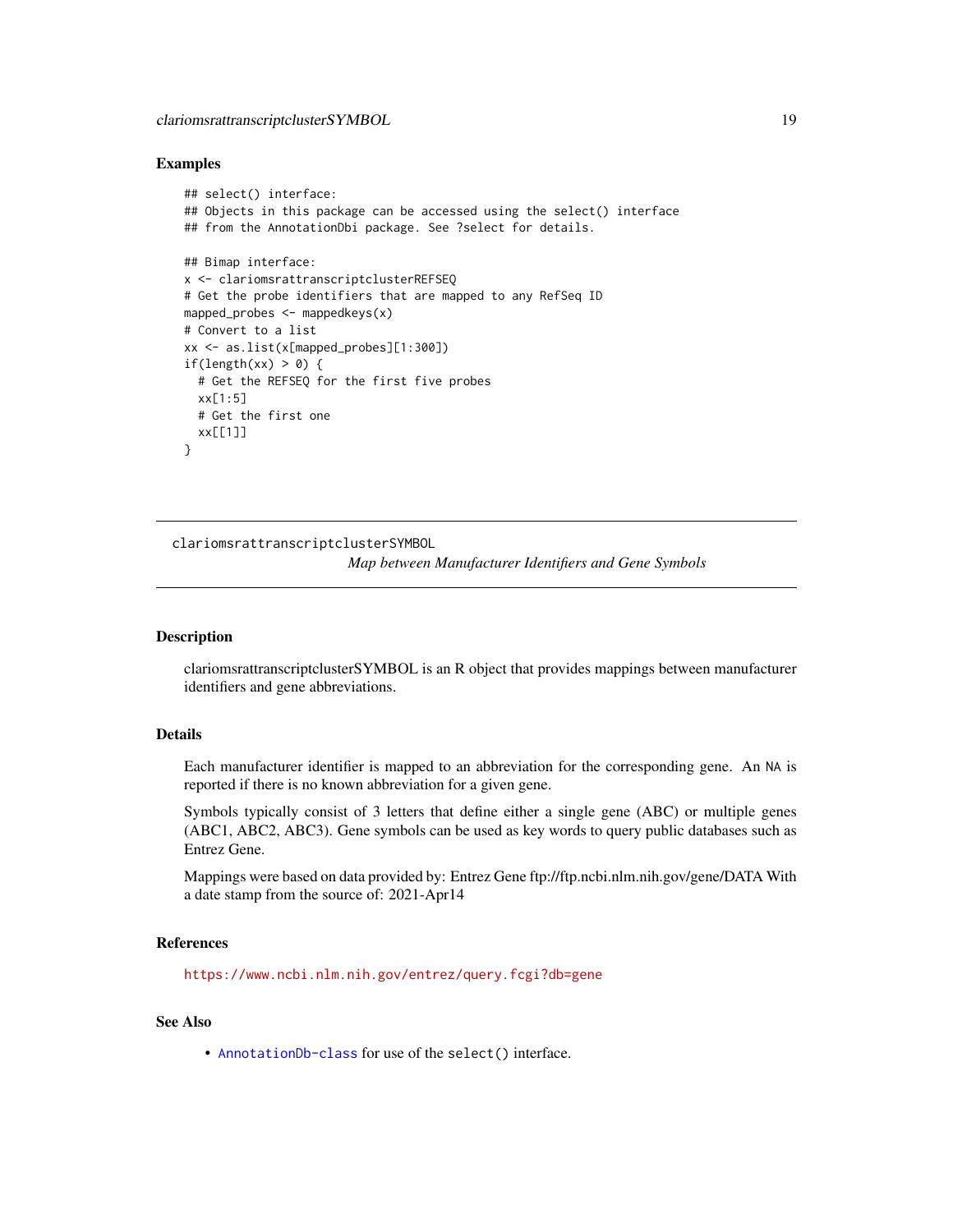#### Examples

```
## select() interface:
## Objects in this package can be accessed using the select() interface
## from the AnnotationDbi package. See ?select for details.
## Bimap interface:
x <- clariomsrattranscriptclusterSYMBOL
# Get the probe identifiers that are mapped to a gene symbol
mapped_probes <- mappedkeys(x)
# Convert to a list
xx <- as.list(x[mapped_probes][1:300])
if(length(xx) > 0) {
  # Get the SYMBOL for the first five probes
  xx[1:5]
  # Get the first one
  xx[[1]]
}
```
clariomsrattranscriptclusterUNIPROT

*Map Uniprot accession numbers with Entrez Gene identifiers*

# **Description**

clariomsrattranscriptclusterUNIPROT is an R object that contains mappings between the manufacturer identifiers and Uniprot accession numbers.

#### Details

This object is a simple mapping of manufacturer identifiers to Uniprot Accessions.

Mappings were based on data provided by NCBI (link above) with an exception for fly, which required retrieving the data from ensembl <http://www.ensembl.org/biomart/martview/>

#### See Also

• [AnnotationDb-class](#page-0-0) for use of the select() interface.

```
## select() interface:
## Objects in this package can be accessed using the select() interface
## from the AnnotationDbi package. See ?select for details.
## Bimap interface:
x <- clariomsrattranscriptclusterUNIPROT
# Get the entrez gene IDs that are mapped to an Uniprot ID
mapped_genes <- mappedkeys(x)
# Convert to a list
xx <- as.list(x[mapped_genes][1:300])
```
<span id="page-19-0"></span>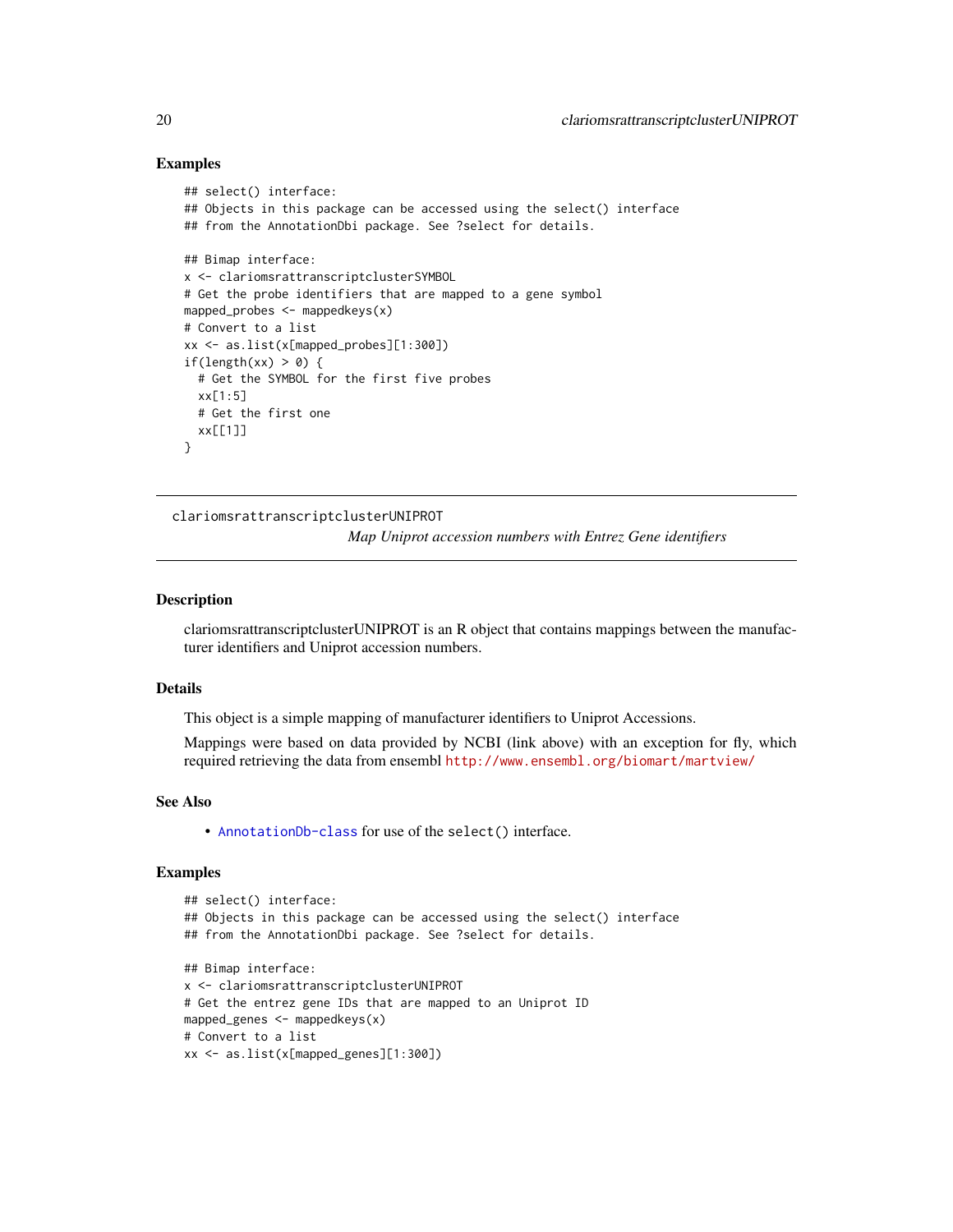```
if(length(xx) > 0) {
 # Get the Uniprot IDs for the first five genes
 xx[1:5]
 # Get the first one
 xx[[1]]
}
```
clariomsrattranscriptcluster\_dbconn

*Collect information about the package annotation DB*

# Description

Some convenience functions for getting a connection object to (or collecting information about) the package annotation DB.

# Usage

```
clariomsrattranscriptcluster_dbconn()
clariomsrattranscriptcluster_dbfile()
clariomsrattranscriptcluster_dbschema(file="", show.indices=FALSE)
clariomsrattranscriptcluster_dbInfo()
```
# Arguments

| file         | A connection, or a character string naming the file to print to (see the file<br>argument of the cat function for the details). |
|--------------|---------------------------------------------------------------------------------------------------------------------------------|
| show.indices | The CREATE INDEX statements are not shown by default. Use show, indices=TRUE<br>to get them.                                    |

#### Details

clariomsrattranscriptcluster\_dbconn returns a connection object to the package annotation DB. IMPORTANT: Don't call [dbDisconnect](#page-0-0) on the connection object returned by clariomsrattranscriptcluster\_dbcon or you will break all the [AnnDbObj](#page-0-0) objects defined in this package!

clariomsrattranscriptcluster\_dbfile returns the path (character string) to the package annotation DB (this is an SQLite file).

clariomsrattranscriptcluster\_dbschema prints the schema definition of the package annotation DB.

clariomsrattranscriptcluster\_dbInfo prints other information about the package annotation DB.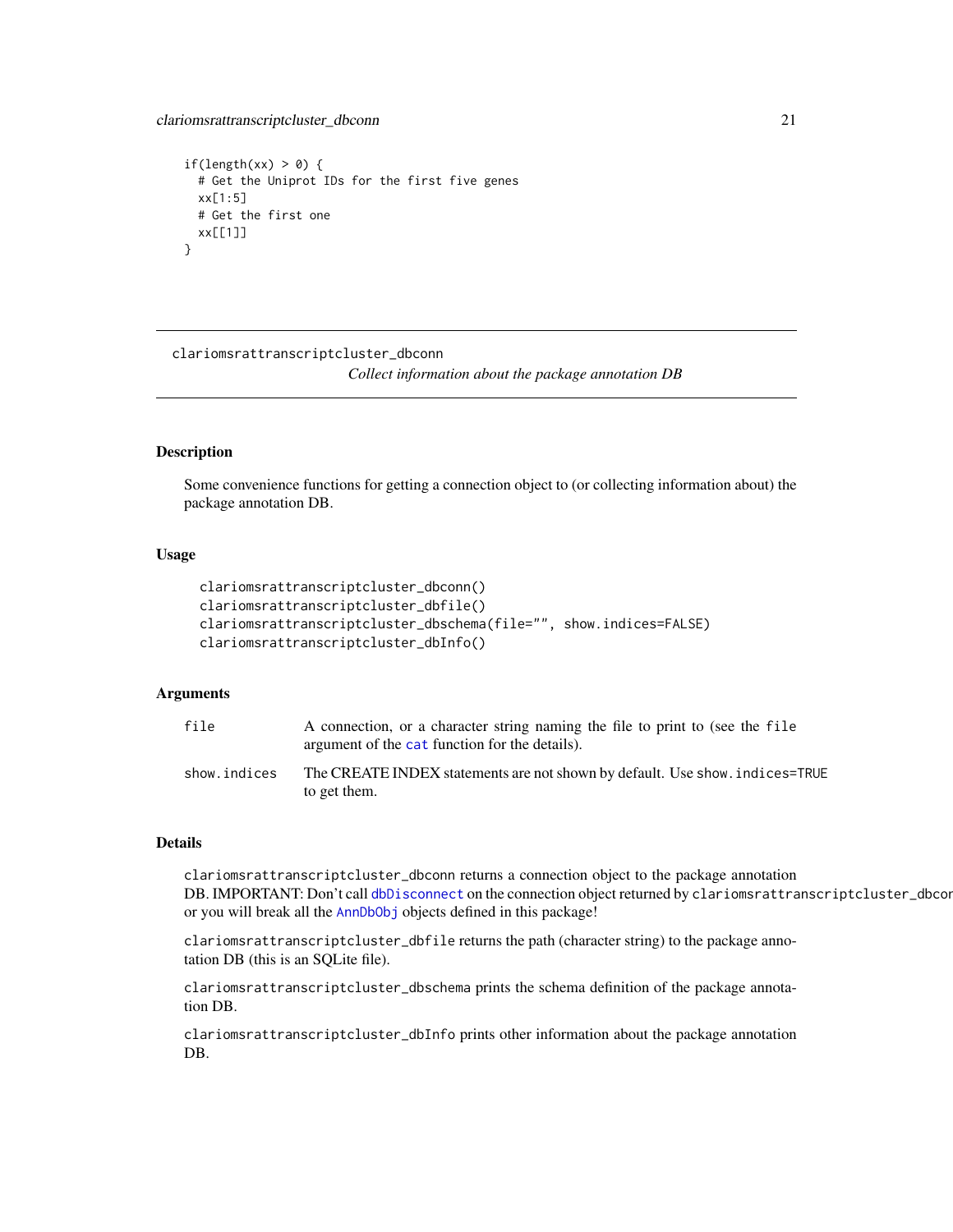# <span id="page-21-0"></span>Value

clariomsrattranscriptcluster\_dbconn: a DBIConnection object representing an open connection to the package annotation DB.

clariomsrattranscriptcluster\_dbfile: a character string with the path to the package annotation DB.

clariomsrattranscriptcluster\_dbschema: none (invisible NULL).

clariomsrattranscriptcluster\_dbInfo: none (invisible NULL).

# See Also

[dbGetQuery](#page-0-0), [dbConnect](#page-0-0), [dbconn](#page-0-0), [dbfile](#page-0-0), [dbschema](#page-0-0), [dbInfo](#page-0-0)

# Examples

library(DBI) ## Count the number of rows in the "probes" table: dbGetQuery(clariomsrattranscriptcluster\_dbconn(), "SELECT COUNT(\*) FROM probes")

clariomsrattranscriptcluster\_dbschema()

clariomsrattranscriptcluster\_dbInfo()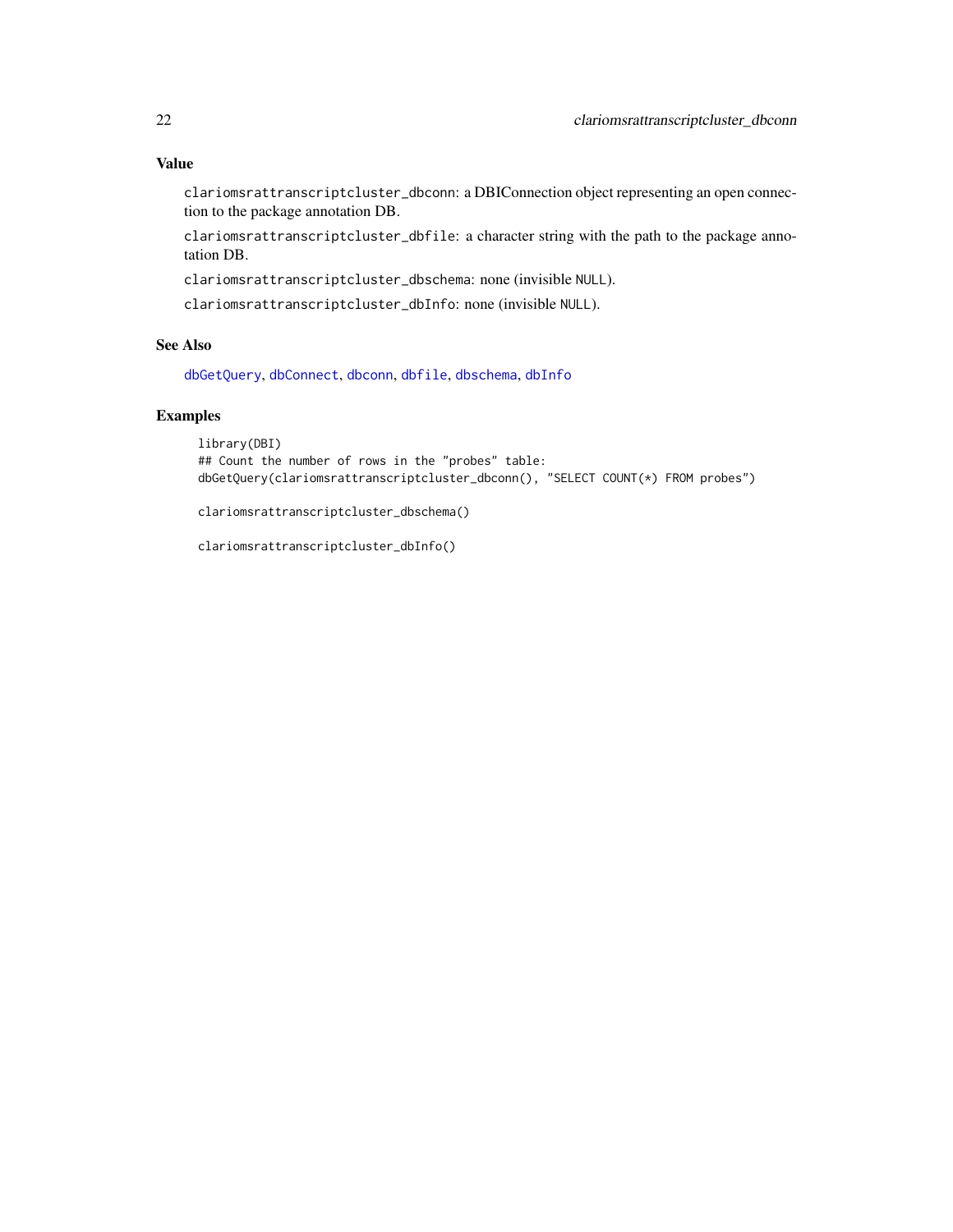# **Index**

∗ datasets

clariomsrattranscriptcluster.db, [3](#page-2-0) clariomsrattranscriptcluster\_dbconn, [21](#page-20-0) clariomsrattranscriptclusterACCNUM, [1](#page-0-1) clariomsrattranscriptclusterALIAS2PROBE,  $\mathcal{D}_{\mathcal{L}}$ clariomsrattranscriptclusterCHR, [3](#page-2-0) clariomsrattranscriptclusterCHRLENGTHS, [4](#page-3-0) clariomsrattranscriptclusterCHRLOC, [5](#page-4-0) clariomsrattranscriptclusterENSEMBL, [6](#page-5-0) clariomsrattranscriptclusterENTREZID, [7](#page-6-0) clariomsrattranscriptclusterENZYME, [8](#page-7-0) clariomsrattranscriptclusterGENENAME, [10](#page-9-0) clariomsrattranscriptclusterGO, [11](#page-10-1) clariomsrattranscriptclusterMAPCOUNTS, [13](#page-12-0) clariomsrattranscriptclusterORGANISM, [13](#page-12-0) clariomsrattranscriptclusterPATH, [14](#page-13-0) clariomsrattranscriptclusterPFAM, [15](#page-14-0) clariomsrattranscriptclusterPMID, [16](#page-15-0) clariomsrattranscriptclusterPROSITE, [17](#page-16-0) clariomsrattranscriptclusterREFSEQ, [18](#page-17-0) clariomsrattranscriptclusterSYMBOL, [19](#page-18-0) clariomsrattranscriptclusterUNIPROT,

# [20](#page-19-0)

∗ utilities clariomsrattranscriptcluster\_dbconn, [21](#page-20-0) AnnDbObj, *[21](#page-20-0)* cat, *[21](#page-20-0)* checkMAPCOUNTS, *[13](#page-12-0)* clariomsrattranscriptcluster *(*clariomsrattranscriptcluster.db*)*, [3](#page-2-0) clariomsrattranscriptcluster.db, [3](#page-2-0) clariomsrattranscriptcluster\_dbconn, [21](#page-20-0) clariomsrattranscriptcluster\_dbfile *(*clariomsrattranscriptcluster\_dbconn*)*, [21](#page-20-0) clariomsrattranscriptcluster\_dbInfo *(*clariomsrattranscriptcluster\_dbconn*)*, [21](#page-20-0) clariomsrattranscriptcluster\_dbschema *(*clariomsrattranscriptcluster\_dbconn*)*,  $21$ clariomsrattranscriptclusterACCNUM, [1](#page-0-1) clariomsrattranscriptclusterALIAS2PROBE,  $\mathcal{D}$ clariomsrattranscriptclusterCHR, [3](#page-2-0) clariomsrattranscriptclusterCHRLENGTHS, [4](#page-3-0) clariomsrattranscriptclusterCHRLOC, [5](#page-4-0) clariomsrattranscriptclusterCHRLOCEND *(*clariomsrattranscriptclusterCHRLOC*)*, [5](#page-4-0) clariomsrattranscriptclusterENSEMBL, [6](#page-5-0) clariomsrattranscriptclusterENSEMBL2PROBE *(*clariomsrattranscriptclusterENSEMBL*)*, [6](#page-5-0) clariomsrattranscriptclusterENTREZID, [7](#page-6-0)